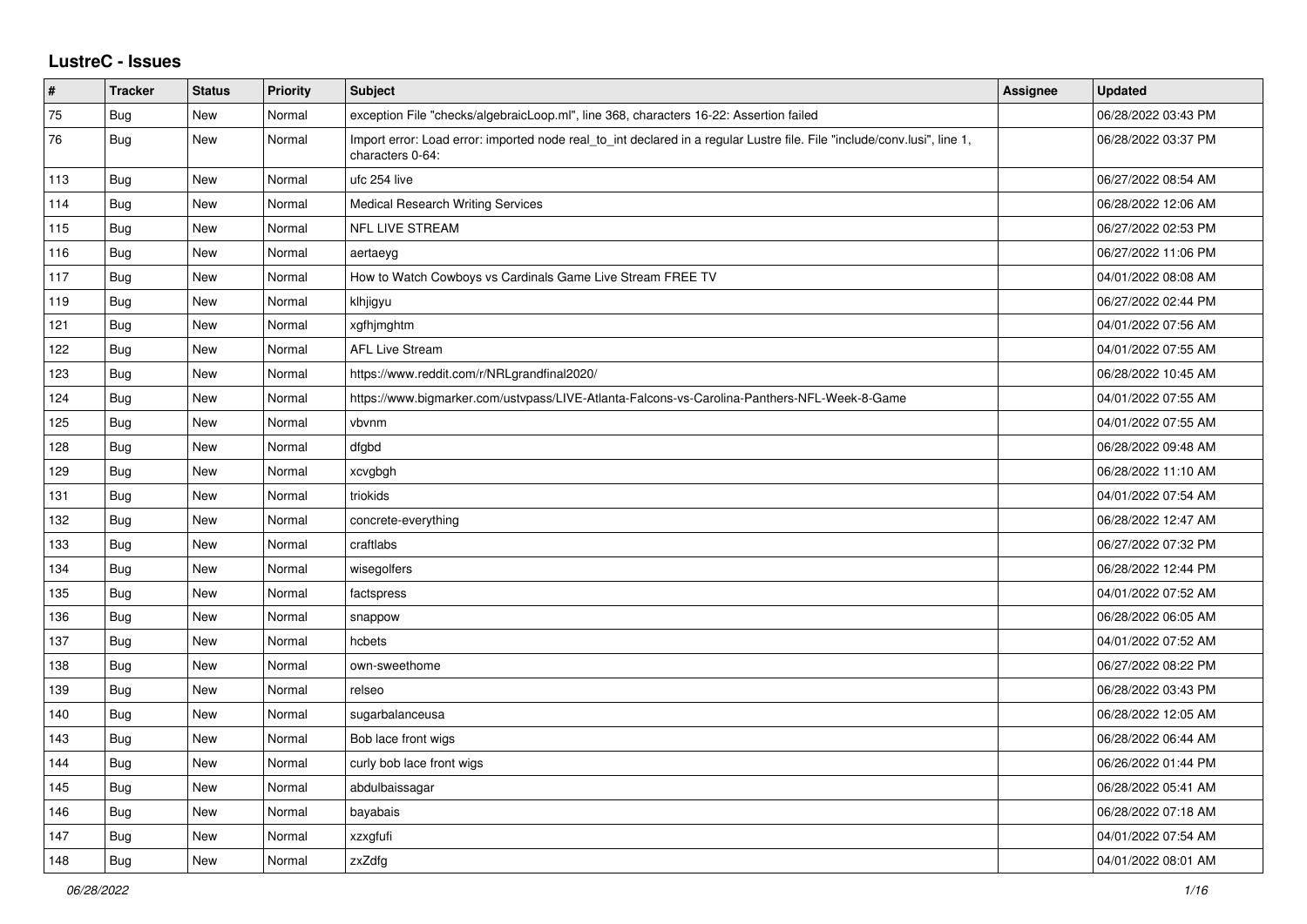| $\vert$ # | <b>Tracker</b> | <b>Status</b> | <b>Priority</b> | <b>Subject</b>                                            | <b>Assignee</b> | <b>Updated</b>      |
|-----------|----------------|---------------|-----------------|-----------------------------------------------------------|-----------------|---------------------|
| 149       | Bug            | New           | Normal          | dftgy                                                     |                 | 06/28/2022 08:08 AM |
| 150       | Bug            | New           | Normal          | dfgh                                                      |                 | 06/27/2022 05:59 PM |
| 154       | Bug            | New           | Normal          | fdgyyrut gyrtrw                                           |                 | 06/27/2022 01:21 AM |
| 156       | Bug            | New           | Normal          | Access old cash app account                               |                 | 04/01/2022 08:00 AM |
| 157       | Bug            | New           | Normal          | Forget cash app pin                                       |                 | 06/28/2022 02:57 PM |
| 158       | Bug            | New           | Normal          | dfghj zcvgh                                               |                 | 06/27/2022 07:28 AM |
| 159       | Bug            | New           | Normal          | xfguih njgkh                                              |                 | 06/28/2022 04:45 PM |
| 160       | Bug            | New           | Normal          | rtyuiv wbhyu                                              |                 | 04/01/2022 07:56 AM |
| 161       | Bug            | New           | Normal          | dfdrtyuio                                                 |                 | 06/27/2022 07:21 PM |
| 163       | Bug            | New           | Normal          | jknjopl[                                                  |                 | 04/01/2022 07:58 AM |
| 164       | Bug            | New           | Normal          | dfgbd                                                     |                 | 06/28/2022 03:50 PM |
| 165       | Bug            | New           | Normal          | dfgbd                                                     |                 | 04/01/2022 07:57 AM |
| 166       | Bug            | New           | Normal          | dfgbd                                                     |                 | 04/01/2022 07:57 AM |
| 168       | <b>Bug</b>     | New           | Normal          | UFC 256 Live Stream Online                                |                 | 06/28/2022 08:44 AM |
| 169       | Bug            | New           | Normal          | CV Maker - UAE CV Writing Agency                          |                 | 06/28/2022 01:41 PM |
| 176       | Bug            | New           | Normal          | instant loan without documents                            |                 | 06/18/2022 01:43 PM |
| 178       | Bug            | New           | Normal          | transparent lace wigs                                     |                 | 06/27/2022 11:04 PM |
| 179       | Bug            | New           | Normal          | body wave                                                 |                 | 04/01/2022 08:41 AM |
| 181       | Bug            | New           | Normal          | <b>Healthcare Custom Writing Services</b>                 |                 | 06/28/2022 01:52 PM |
| 182       | Bug            | New           | Normal          | <b>Healthcare Custom Writing Services</b>                 |                 | 06/28/2022 10:53 AM |
| 183       | Bug            | New           | Normal          | Nursing Assignment Help Online                            |                 | 06/28/2022 02:49 PM |
| 184       | Bug            | New           | Normal          | Affordable Business Writing Services                      |                 | 06/27/2022 01:09 PM |
| 185       | Bug            | New           | Normal          | Non-Plagiarized Research Writing                          |                 | 06/28/2022 02:56 AM |
| 187       | <b>Bug</b>     | New           | Normal          | High Quality Replic 350 V2 Carbon                         |                 | 04/01/2022 08:40 AM |
| 189       | Bug            | New           | Normal          | <b>College Biology Writing Services</b>                   |                 | 06/26/2022 12:50 PM |
| 190       | Bug            | New           | Normal          | All About Cash App Transfer Fail Problems                 |                 | 06/28/2022 04:09 PM |
| 191       | Bug            | New           | Normal          | <b>B2B Branding</b>                                       |                 | 06/13/2022 12:50 AM |
| 192       | Bug            | New           | Normal          | The code Caffe                                            |                 | 05/09/2022 10:16 AM |
| 193       | Bug            | New           | Normal          | 18% Discount on Homeopathic medicines                     |                 | 06/28/2022 03:38 AM |
| 194       | Bug            | New           | Normal          | lace closure wigs                                         |                 | 06/28/2022 02:29 PM |
| 195       | Bug            | New           | Normal          | homoeobazaar                                              |                 | 04/01/2022 08:23 AM |
| 196       | <b>Bug</b>     | New           | Normal          | Homoeobazaar For Homeopathy Medicines                     |                 | 06/27/2022 02:18 PM |
| 197       | <b>Bug</b>     | New           | Normal          | SBL JABORANDI PLUS HAIR OIL - COMPLETE SCALP CARE (100ML) |                 | 06/28/2022 02:47 PM |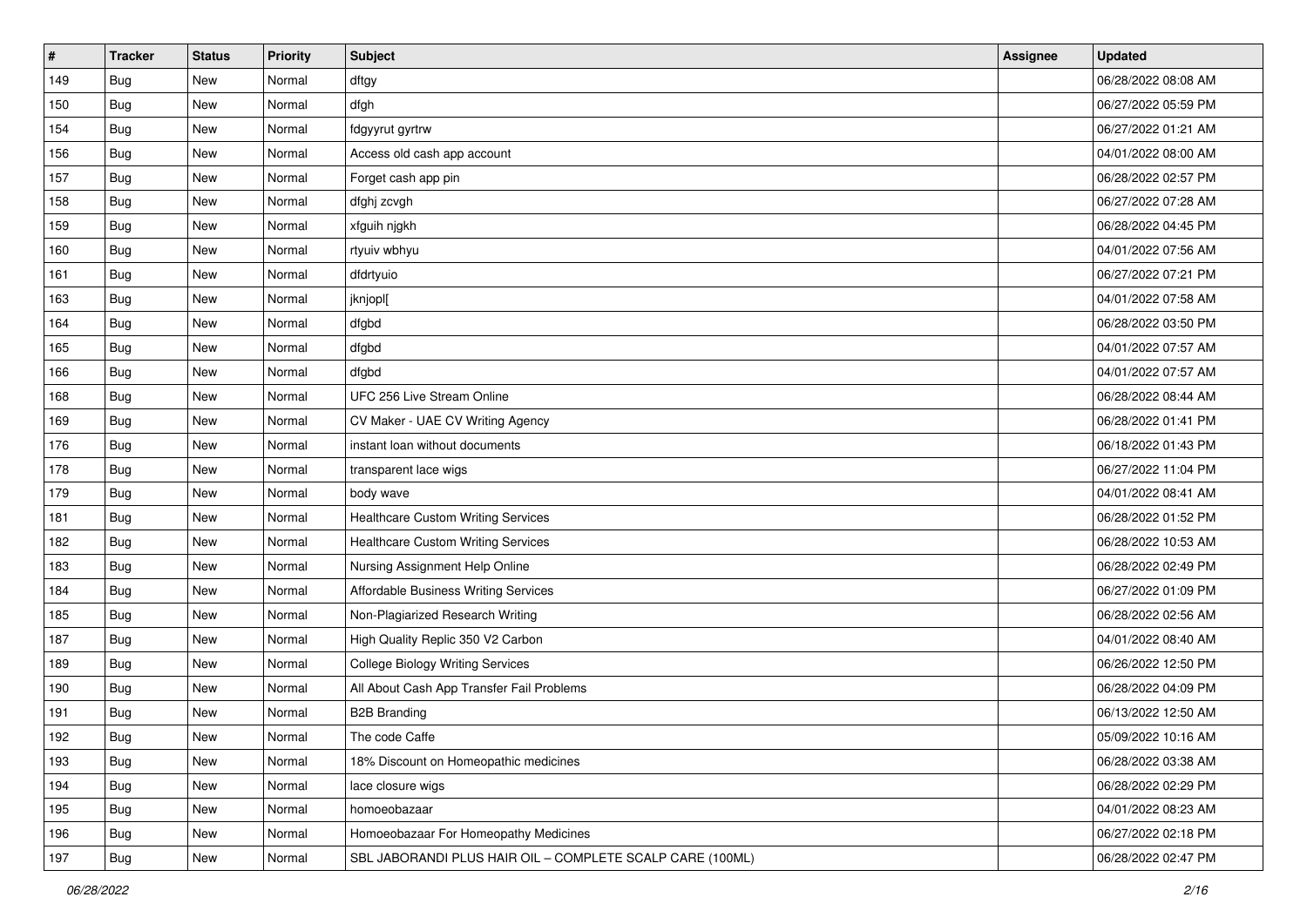| #   | <b>Tracker</b> | <b>Status</b> | Priority | Subject                                                                                                      | <b>Assignee</b> | <b>Updated</b>      |
|-----|----------------|---------------|----------|--------------------------------------------------------------------------------------------------------------|-----------------|---------------------|
| 198 | Bug            | New           | Normal   | DR. RECKEWEG R42 (HAEMOVENIN) (22ML)                                                                         |                 | 06/26/2022 05:31 AM |
| 199 | Bug            | New           | Normal   | SBL CLEARSTONE DROPS (30ML)                                                                                  |                 | 04/01/2022 08:23 AM |
| 200 | Bug            | New           | Normal   | uiopi[o                                                                                                      |                 | 06/28/2022 12:33 AM |
| 201 | <b>Bug</b>     | <b>New</b>    | Normal   | closure wig                                                                                                  |                 | 06/28/2022 12:58 PM |
| 202 | <b>Bug</b>     | New           | Normal   | blonde wig                                                                                                   |                 | 06/27/2022 06:27 PM |
| 205 | <b>Bug</b>     | New           | Low      | Mens Designer Glasses                                                                                        |                 | 06/28/2022 12:20 PM |
| 206 | Bug            | New           | Low      | <b>Cheap Electric Bikes</b>                                                                                  |                 | 06/28/2022 12:08 PM |
| 208 | <b>Bug</b>     | New           | Normal   | Why Cash app won't let me send money if scammed?                                                             |                 | 04/01/2022 08:54 AM |
| 209 | <b>Bug</b>     | New           | Normal   | Neglect to access old Cash App account considering message notice issue? Contact help.                       |                 | 06/27/2022 08:49 PM |
| 210 | <b>Bug</b>     | New           | Normal   | Issue with check symbol in Cash App? Dial assist number with calling Cash App customer service phone number. |                 | 06/28/2022 09:09 AM |
| 211 | Bug            | New           | Normal   | Problem in Cash App rebate? Call Cash App customer service number for help.                                  |                 | 06/27/2022 09:05 PM |
| 213 | Bug            | New           | Normal   | fix HP Notebook Missing Operating System Error Message                                                       |                 | 04/01/2022 08:53 AM |
| 215 | <b>Bug</b>     | <b>New</b>    | Normal   | How For Top Level Cell Phone For You                                                                         |                 | 06/27/2022 09:19 PM |
| 217 | <b>Bug</b>     | New           | Normal   | How this service matter most?                                                                                |                 | 06/27/2022 06:48 PM |
| 218 | <b>Bug</b>     | New           | Normal   | Popular Educational trends                                                                                   |                 | 06/28/2022 01:05 PM |
| 219 | Bug            | New           | Normal   | Free Ringtones for Cell Phones.                                                                              |                 | 06/28/2022 10:23 AM |
| 221 | <b>Bug</b>     | New           | Normal   | The Best APk                                                                                                 |                 | 04/01/2022 08:49 AM |
| 222 | <b>Bug</b>     | New           | Normal   | Social Profile links                                                                                         |                 | 06/27/2022 01:15 PM |
| 223 | Bug            | New           | Normal   | WhatsApp Plus: Download, Update and Themes                                                                   |                 | 06/03/2022 08:07 PM |
| 225 | <b>Bug</b>     | New           | Normal   | instant personal loan                                                                                        |                 | 06/27/2022 02:20 PM |
| 227 | Bug            | New           | Normal   | Cash App Help & Solutions - Here You Will Get Better Assistance                                              |                 | 06/25/2022 11:21 PM |
| 228 | Bug            | New           | Normal   | Why Does Cash App Transaction Failed? - Here Is the Answer                                                   |                 | 06/28/2022 08:57 AM |
| 230 | <b>Bug</b>     | New           | Normal   | Add Money To Cash App Card - Auto Cash Apps                                                                  |                 | 06/28/2022 04:43 AM |
| 232 | <b>Bug</b>     | New           | Normal   | FM whatsapp messaging app.                                                                                   |                 | 06/27/2022 10:04 AM |
| 233 | Bug            | New           | Normal   | Anauthorsway.com: My User Experience                                                                         |                 | 06/27/2022 12:02 PM |
| 234 | <b>Bug</b>     | <b>New</b>    | Normal   | My Personal Experience With the College Writing Services                                                     |                 | 06/28/2022 09:28 AM |
| 235 | <b>Bug</b>     | New           | Low      | HP Printer Assistant Software   Download & Install HP Assistant                                              |                 | 06/27/2022 10:48 AM |
| 236 | <b>Bug</b>     | New           | Normal   | HP Printer Assistant Software   Download & Install HP Assistant                                              |                 | 04/01/2022 08:16 AM |
| 238 | Bug            | New           | Low      | HP Printer Assistant Software   Download & Install HP Assistant                                              |                 | 04/01/2022 08:16 AM |
| 239 | Bug            | New           | Normal   | Algunas características más de Choices MOD APK                                                               |                 | 06/28/2022 10:42 AM |
| 244 | Bug            | New           | Normal   | Quels sont les avantages des stations de radio en ligne.                                                     |                 | 06/28/2022 04:10 PM |
| 245 | Bug            | New           | Normal   | Write My Essay For Me Cheap                                                                                  |                 | 06/28/2022 07:10 AM |
| 246 | Bug            | New           | Normal   | The Beast App                                                                                                |                 | 06/28/2022 09:31 AM |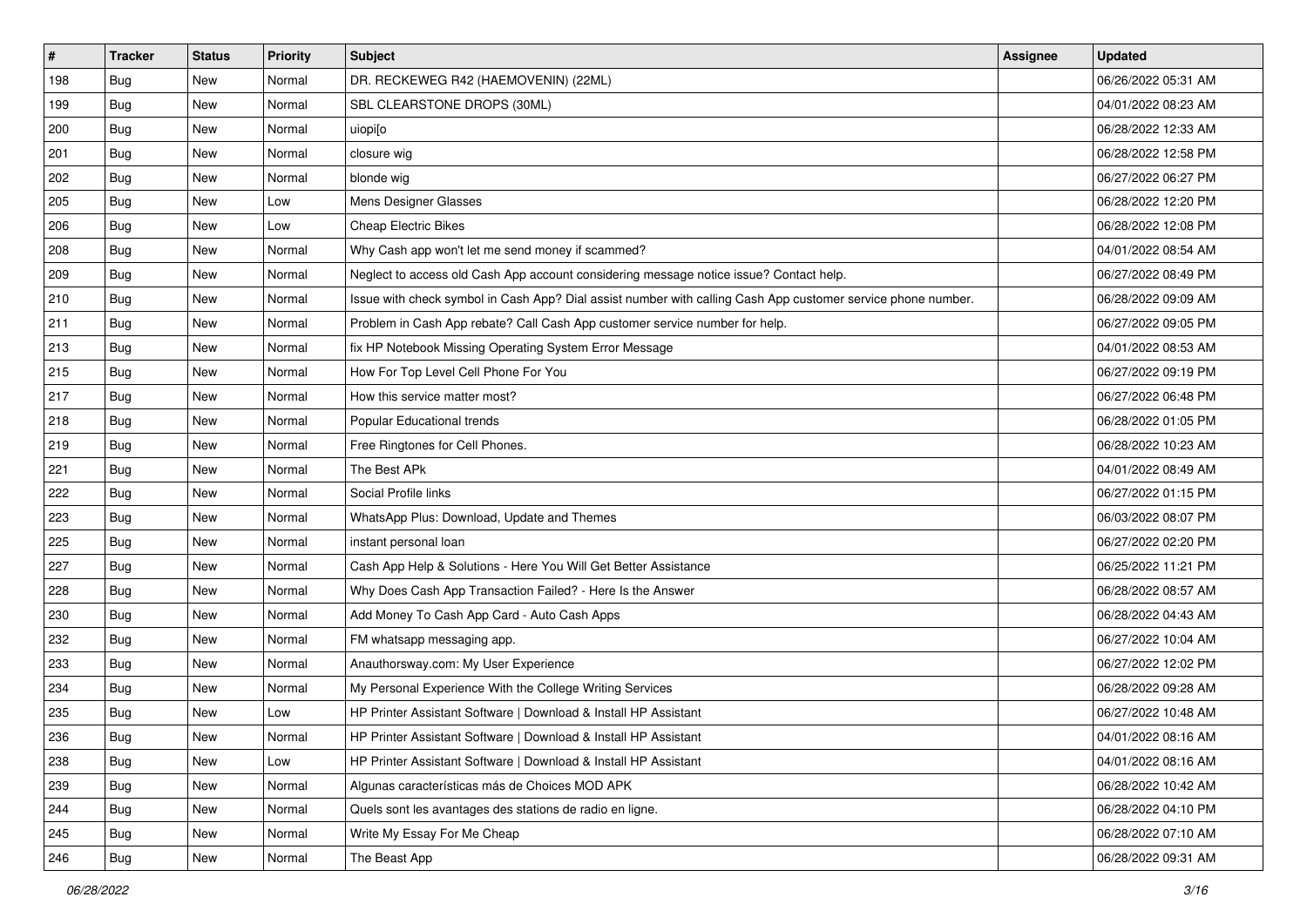| $\pmb{\#}$ | <b>Tracker</b> | <b>Status</b> | Priority | Subject                                                             | <b>Assignee</b> | <b>Updated</b>      |
|------------|----------------|---------------|----------|---------------------------------------------------------------------|-----------------|---------------------|
| 247        | Bug            | New           | Normal   | best 4 Channel Amp                                                  |                 | 06/28/2022 07:58 AM |
| 248        | <b>Bug</b>     | New           | Normal   | Mobile ringtones and attractiveness ringtones                       |                 | 06/28/2022 02:18 PM |
| 250        | Bug            | New           | Normal   | Reviews of phone ringtones                                          |                 | 06/27/2022 07:29 AM |
| 252        | <b>Bug</b>     | New           | Normal   | Samsung U600 - Is Essential Business And Personal Phone             |                 | 04/04/2022 04:45 AM |
| 253        | <b>Bug</b>     | New           | Normal   | Florence Lawrence                                                   |                 | 06/28/2022 01:31 AM |
| 256        | <b>Bug</b>     | New           | Normal   | <b>Fake Travis Scott Shoes</b>                                      |                 | 04/01/2022 08:12 AM |
| 257        | Bug            | New           | Normal   | Best latte machines                                                 |                 | 06/28/2022 04:26 AM |
| 258        | <b>Bug</b>     | New           | Normal   | Fake Nike Dunk High AMBUSH Deep Royal                               |                 | 06/28/2022 12:00 PM |
| 259        | <b>Bug</b>     | New           | Normal   | call center services                                                |                 | 06/26/2022 01:30 AM |
| 260        | Bug            | New           | Normal   | Web Design Services Near Me                                         |                 | 06/26/2022 11:55 AM |
| 261        | Bug            | New           | Normal   | Ringtone Downloads - Easy Ways Come Up With Your Own Ringtones      |                 | 06/28/2022 09:31 AM |
| 262        | Bug            | New           | Normal   | It this true to dealing Wuth                                        |                 | 06/27/2022 08:39 AM |
| 265        | <b>Bug</b>     | <b>New</b>    | Normal   | 3 Faq's On Downloading To Your Apple Ipod                           |                 | 06/28/2022 01:21 PM |
| 267        | <b>Bug</b>     | New           | Normal   | How To Use Internet Radio Services To Listen To Your Favorite Songs |                 | 06/28/2022 12:42 PM |
| 268        | <b>Bug</b>     | New           | Normal   | Fashionj                                                            |                 | 04/01/2022 08:20 AM |
| 273        | Bug            | New           | High     | assignment help online                                              |                 | 04/01/2022 08:17 AM |
| 278        | Bug            | New           | Normal   | Cash App Help & Solutions - Here You Will Get Better Assistance     |                 | 06/28/2022 08:40 AM |
| 279        | <b>Bug</b>     | New           | High     | What is an essential feature of an internal communications app?     |                 | 06/28/2022 03:52 AM |
| 280        | Bug            | New           | Normal   | Pacific Web Design                                                  |                 | 06/28/2022 01:25 PM |
| 282        | <b>Bug</b>     | New           | Normal   | Activate Cash App Card: Learn Simple Steps & Fix Errors             |                 | 06/28/2022 10:30 AM |
| 283        | Bug            | New           | Normal   | Cash App To PayPal Transfer Money - Check Out The Steps Here        |                 | 04/01/2022 08:17 AM |
| 284        | <b>Bug</b>     | New           | Normal   | All About Cash App Transfer Fail Problems                           |                 | 06/28/2022 08:24 AM |
| 285        | Bug            | New           | Normal   | Have you ever written an essay?                                     |                 | 06/27/2022 08:05 PM |
| 286        | <b>Bug</b>     | New           | Normal   | All About Cash App Transfer Fail Problems                           |                 | 04/01/2022 07:49 AM |
| 287        | Bug            | New           | Normal   | Make shopping easier                                                |                 | 04/01/2022 08:41 AM |
| 288        | Bug            | New           | Normal   | Make shopping easier                                                |                 | 04/01/2022 07:56 AM |
| 289        | <b>Bug</b>     | New           | Normal   | Recover Yahoo Mail Forgotten Password - Explore Kanata Chinese      |                 | 06/28/2022 06:19 AM |
| 292        | <b>Bug</b>     | New           | Normal   | Venmo to Cash App Transfer Of Money- Explore Here                   |                 | 06/28/2022 04:32 PM |
| 295        | Bug            | New           | Normal   | Headliner Repair Services in Jonesboro GA                           |                 | 04/01/2022 07:21 AM |
| 296        | Bug            | New           | Normal   | Window Tinting Services in Jonesboro GA                             |                 | 04/01/2022 07:21 AM |
| 297        | <b>Bug</b>     | New           | Normal   | Auto Lighting Installation Services in Norcross GA                  |                 | 04/01/2022 07:21 AM |
| 298        | Bug            | New           | Normal   | Car Stereo Installation Services in Norcross GA                     |                 | 04/01/2022 07:20 AM |
| 299        | Bug            | New           | Normal   | Brake Caliper Painting Services in Norcross GA                      |                 | 04/01/2022 07:20 AM |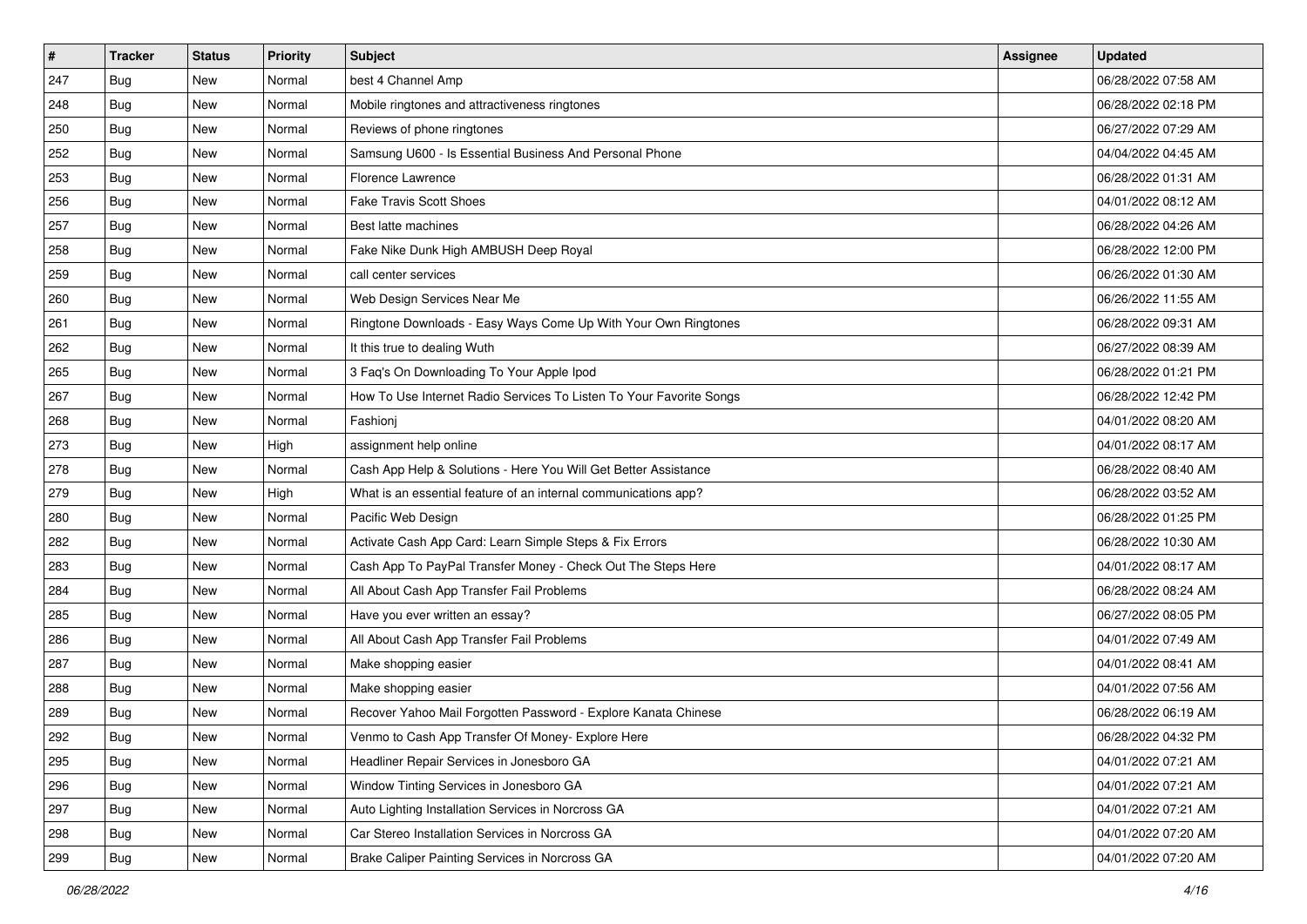| $\vert$ # | <b>Tracker</b> | <b>Status</b> | Priority | Subject                                               | <b>Assignee</b> | <b>Updated</b>      |
|-----------|----------------|---------------|----------|-------------------------------------------------------|-----------------|---------------------|
| 300       | <b>Bug</b>     | New           | Normal   | Wheels Powder Coating Services in Norcross GA         |                 | 04/15/2022 01:45 PM |
| 301       | Bug            | New           | Normal   | Vehicle Electronics Services in Norcross GA           |                 | 04/01/2022 07:18 AM |
| 302       | Bug            | New           | Normal   | Auto Electrical Repair Services in Norcross GA        |                 | 06/26/2022 07:49 PM |
| 303       | Bug            | New           | Normal   | Car Wrapping Services in Norcross GA                  |                 | 04/01/2022 07:22 AM |
| 304       | <b>Bug</b>     | New           | Normal   | Keyless Entry Services in Norcross GA                 |                 | 04/01/2022 07:19 AM |
| 305       | Bug            | New           | Normal   | Headliner Repair Services in Norcross GA              |                 | 04/01/2022 07:19 AM |
| 306       | Bug            | New           | Normal   | Window Tinting Services in Norcross GA                |                 | 04/01/2022 07:19 AM |
| 307       | <b>Bug</b>     | New           | Normal   | Carpet Cleaning Services in Virginia Beach VA         |                 | 04/01/2022 07:19 AM |
| 308       | Bug            | New           | Normal   | Carpet Repairing Services in Virginia Beach VA        |                 | 04/01/2022 07:19 AM |
| 309       | Bug            | New           | Normal   | Stain Removal Services in Virginia Beach VA           |                 | 04/01/2022 07:19 AM |
| 310       | Bug            | New           | Normal   | Mattress Cleaning Services in Virginia Beach VA       |                 | 06/26/2022 04:33 AM |
| 311       | Bug            | New           | Normal   | Odor Removal Services in Virginia Beach VA            |                 | 04/01/2022 07:19 AM |
| 312       | Bug            | New           | Normal   | Stain Protection Services in Virginia Beach VA        |                 | 06/28/2022 02:57 PM |
| 313       | Bug            | New           | Normal   | Water Extraction Services in Virginia Beach VA        |                 | 06/23/2022 02:14 AM |
| 314       | <b>Bug</b>     | New           | Normal   | Water Extraction Services in Virginia Beach VA        |                 | 04/01/2022 07:25 AM |
| 315       | Bug            | New           | Normal   | Dissertation help UK                                  |                 | 06/28/2022 01:20 PM |
| 316       | Bug            | New           | Normal   | Finden Sie den besten Klingelton für Ihr Telefon      |                 | 06/24/2022 10:28 PM |
| 317       | <b>Bug</b>     | New           | Normal   | Eco/Green Cleaning Services in Virginia Beach VA      |                 | 06/27/2022 07:03 AM |
| 318       | <b>Bug</b>     | New           | Normal   | Mold Removal Services in Virginia Beach VA            |                 | 04/01/2022 07:27 AM |
| 319       | Bug            | New           | Normal   | Steam Cleaning Services in Virginia Beach VA          |                 | 04/01/2022 07:27 AM |
| 320       | Bug            | New           | Normal   | Emergency Cleaning Services in Virginia Beach VA      |                 | 04/01/2022 07:27 AM |
| 321       | Bug            | New           | Normal   | Tile & Grout Cleaning Services in Virginia Beach VA   |                 | 06/28/2022 11:31 AM |
| 322       | <b>Bug</b>     | New           | Normal   | Rug Cleaning Services in Virginia Beach VA            |                 | 04/01/2022 07:26 AM |
| 323       | <b>Bug</b>     | New           | Normal   | Car Upholstery Cleaning Services in Virginia Beach VA |                 | 04/01/2022 07:26 AM |
| 324       | Bug            | New           | Normal   | Upholstery Cleaning Services in Virginia Beach VA     |                 | 04/01/2022 07:26 AM |
| 325       | Bug            | New           | Normal   | Carpet Cleaning Services in Norfolk VA                |                 | 04/01/2022 07:26 AM |
| 326       | Bug            | New           | Normal   | Carpet Repairing Services in Norfolk VA               |                 | 04/01/2022 07:26 AM |
| 327       | I Bug          | New           | Normal   | Stain Removal Services in Norfolk VA                  |                 | 04/01/2022 07:26 AM |
| 328       | Bug            | New           | Normal   | Mattress Cleaning Services in Norfolk VA              |                 | 04/01/2022 07:26 AM |
| 329       | Bug            | New           | Normal   | Odor Removal Services in Norfolk VA                   |                 | 04/01/2022 07:22 AM |
| 330       | Bug            | New           | Normal   | Stain Protection Services in Norfolk VA               |                 | 04/01/2022 07:26 AM |
| 331       | <b>Bug</b>     | New           | Normal   | Water Extraction Services in Norfolk VA               |                 | 06/28/2022 06:48 AM |
| 332       | <b>Bug</b>     | New           | Normal   | Eco/Green Cleaning Services in Norfolk VA             |                 | 04/01/2022 07:25 AM |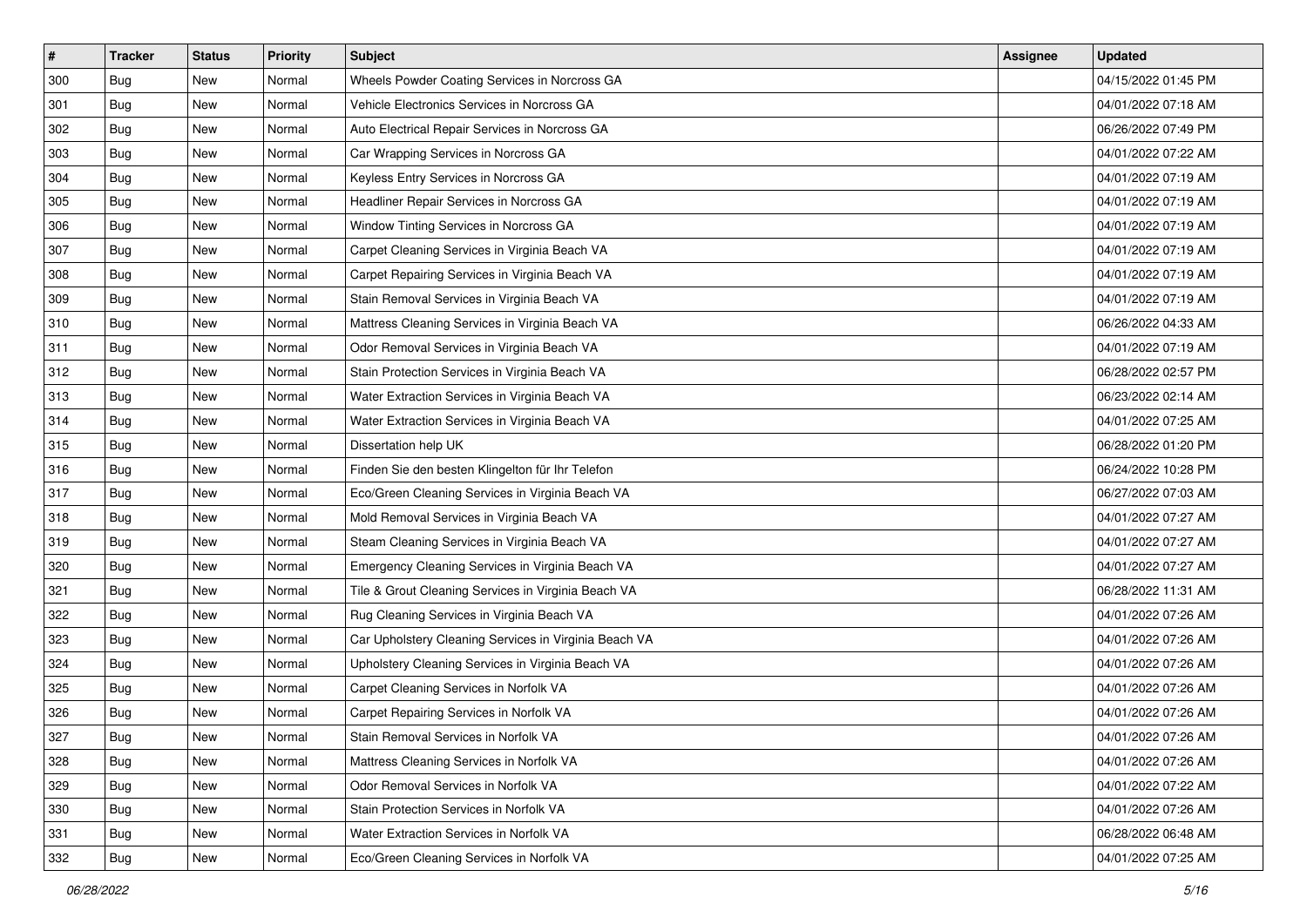| $\vert$ # | <b>Tracker</b> | <b>Status</b> | Priority | Subject                                           | <b>Assignee</b> | <b>Updated</b>      |
|-----------|----------------|---------------|----------|---------------------------------------------------|-----------------|---------------------|
| 333       | <b>Bug</b>     | New           | Normal   | Mold Removal Services in Norfolk VA               |                 | 06/28/2022 02:56 AM |
| 334       | Bug            | New           | Normal   | Steam Cleaning Services in Norfolk VA             |                 | 04/01/2022 07:25 AM |
| 335       | Bug            | New           | Normal   | Emergency Cleaning Services in Norfolk VA         |                 | 04/01/2022 07:24 AM |
| 336       | Bug            | New           | Normal   | Tile & Grout Cleaning Services in Norfolk VA      |                 | 06/28/2022 04:21 PM |
| 337       | <b>Bug</b>     | New           | Normal   | Rug Cleaning Services in Norfolk VA               |                 | 04/01/2022 07:23 AM |
| 338       | Bug            | New           | Normal   | Car Upholstery Cleaning Services in Norfolk VA    |                 | 04/01/2022 07:23 AM |
| 339       | Bug            | New           | Normal   | Upholstery Cleaning Services in Norfolk VA        |                 | 06/17/2022 04:36 AM |
| 340       | Bug            | New           | Normal   | Carpet Cleaning Services in Chesapeake VA         |                 | 04/01/2022 07:23 AM |
| 341       | Bug            | <b>New</b>    | Normal   | Carpet Repairing Services in Chesapeake VA        |                 | 04/01/2022 07:23 AM |
| 342       | Bug            | New           | Normal   | Stain Removal Services in Chesapeake VA           |                 | 04/01/2022 07:22 AM |
| 343       | Bug            | New           | Normal   | Mattress Cleaning Services in Chesapeake VA       |                 | 04/01/2022 07:16 AM |
| 344       | Bug            | New           | Normal   | Odor Removal Services in Chesapeake VA            |                 | 06/25/2022 12:42 AM |
| 345       | Bug            | <b>New</b>    | Normal   | Stain Protection Services in Chesapeake VA        |                 | 06/28/2022 06:52 AM |
| 346       | <b>Bug</b>     | <b>New</b>    | Normal   | Water Extraction Services in Chesapeake VA        |                 | 04/01/2022 07:15 AM |
| 347       | <b>Bug</b>     | New           | Normal   | Eco/Green Cleaning Services in Chesapeake VA      |                 | 06/28/2022 06:48 AM |
| 348       | <b>Bug</b>     | New           | Normal   | Mold Removal Services in Chesapeake VA            |                 | 06/28/2022 12:53 AM |
| 349       | Bug            | New           | Normal   | Steam Cleaning Services in Chesapeake VA          |                 | 04/01/2022 07:14 AM |
| 350       | <b>Bug</b>     | <b>New</b>    | Normal   | Emergency Cleaning Services in Chesapeake VA      |                 | 04/01/2022 07:14 AM |
| 351       | <b>Bug</b>     | New           | Normal   | Emergency Cleaning Services in Chesapeake VA      |                 | 04/01/2022 07:14 AM |
| 352       | Bug            | New           | Normal   | Tile & Grout Cleaning Services in Chesapeake VA   |                 | 06/27/2022 06:39 PM |
| 353       | Bug            | New           | Normal   | Rug Cleaning Services in Chesapeake VA            |                 | 04/01/2022 07:14 AM |
| 354       | Bug            | <b>New</b>    | Normal   | Car Upholstery Cleaning Services in Chesapeake VA |                 | 04/01/2022 07:14 AM |
| 355       | Bug            | <b>New</b>    | Normal   | Upholstery Cleaning Services in Chesapeake VA     |                 | 04/01/2022 07:14 AM |
| 356       | <b>Bug</b>     | New           | Normal   | Moving Services in Baltimore MD                   |                 | 04/01/2022 07:13 AM |
| 357       | Bug            | New           | Normal   | Furniture Assembly Services in Baltimore MD       |                 | 04/01/2022 07:12 AM |
| 358       | <b>Bug</b>     | New           | Normal   | Office Moving Services in Baltimore MD            |                 | 04/01/2022 07:13 AM |
| 359       | Bug            | New           | Normal   | Local Moving Services in Baltimore MD             |                 | 04/01/2022 07:15 AM |
| 360       | Bug            | New           | Normal   | Auto Transport Services in Baltimore MD           |                 | 04/01/2022 07:13 AM |
| 361       | Bug            | New           | Normal   | Junk Removal Services in Baltimore MD             |                 | 04/01/2022 07:13 AM |
| 362       | Bug            | New           | Normal   | Moving Services in Washington DC                  |                 | 04/01/2022 07:13 AM |
| 363       | Bug            | New           | Normal   | Furniture Assembly Services in Washington DC      |                 | 04/01/2022 07:13 AM |
| 364       | <b>Bug</b>     | New           | Normal   | Office Moving Services in Washington DC           |                 | 04/01/2022 07:13 AM |
| 365       | Bug            | New           | Normal   | Local Moving Services in Washington DC            |                 | 04/01/2022 07:12 AM |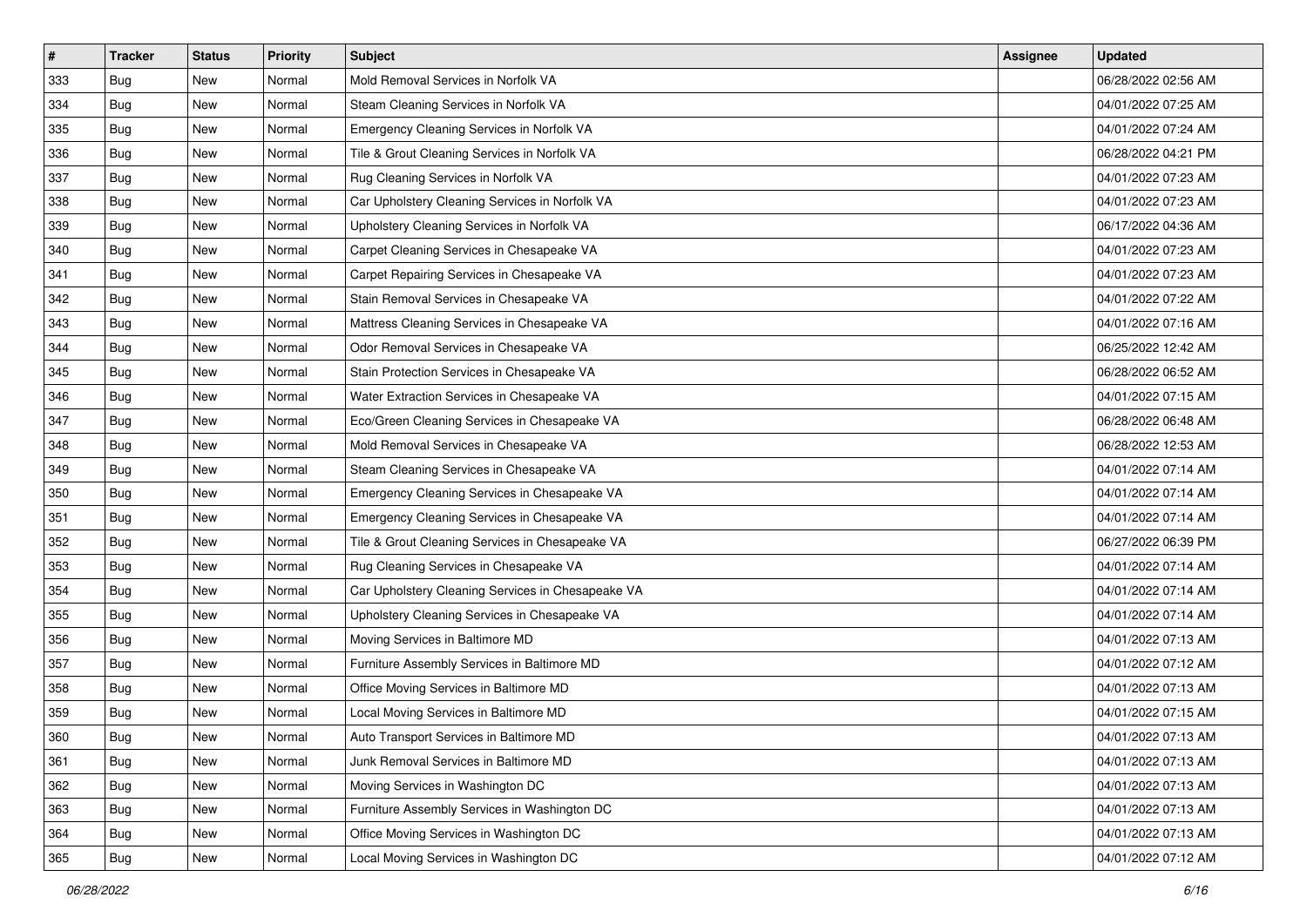| $\vert$ # | <b>Tracker</b> | <b>Status</b> | <b>Priority</b> | Subject                                            | <b>Assignee</b> | <b>Updated</b>      |
|-----------|----------------|---------------|-----------------|----------------------------------------------------|-----------------|---------------------|
| 366       | <b>Bug</b>     | New           | Normal          | Auto Transport Services in Washington DC           |                 | 04/01/2022 07:12 AM |
| 367       | Bug            | New           | Normal          | Junk Removal Services in Washington DC             |                 | 04/01/2022 07:12 AM |
| 368       | Bug            | New           | Normal          | Moving Services in Arlington County VA             |                 | 04/01/2022 07:12 AM |
| 369       | Bug            | <b>New</b>    | Normal          | Furniture Assembly Services in Arlington County VA |                 | 04/01/2022 07:12 AM |
| 370       | <b>Bug</b>     | <b>New</b>    | Normal          | Office Moving Services in Arlington County VA      |                 | 04/01/2022 07:16 AM |
| 371       | Bug            | New           | Normal          | Local Moving Services in Arlington County VA       |                 | 04/01/2022 07:13 AM |
| 372       | Bug            | <b>New</b>    | Normal          | Auto Transport Services in Arlington County VA     |                 | 06/27/2022 01:42 AM |
| 373       | <b>Bug</b>     | New           | Normal          | Junk Removal Services in Arlington County VA       |                 | 04/01/2022 07:18 AM |
| 374       | Bug            | <b>New</b>    | Normal          | Moving Services in Fairfax VA                      |                 | 04/01/2022 07:18 AM |
| 375       | Bug            | <b>New</b>    | Normal          | Furniture Assembly Services in Fairfax VA          |                 | 04/01/2022 07:18 AM |
| 376       | Bug            | New           | Normal          | Office Moving Services in Fairfax VA               |                 | 04/01/2022 07:17 AM |
| 377       | Bug            | New           | Normal          | Local Moving Services in Fairfax VA                |                 | 04/01/2022 07:17 AM |
| 378       | Bug            | <b>New</b>    | Normal          | Auto Transport Services in Fairfax VA              |                 | 04/01/2022 07:17 AM |
| 379       | Bug            | New           | Normal          | Junk Removal Services in Fairfax VA                |                 | 04/01/2022 07:17 AM |
| 380       | <b>Bug</b>     | New           | Normal          | Moving Services in McLean VA                       |                 | 06/28/2022 04:45 PM |
| 381       | Bug            | New           | Normal          | Furniture Assembly Services in McLean VA           |                 | 04/01/2022 07:17 AM |
| 382       | Bug            | New           | Normal          | Office Moving Services in McLean VA                |                 | 04/01/2022 07:17 AM |
| 383       | Bug            | <b>New</b>    | Normal          | Local Moving Services in McLean VA                 |                 | 04/01/2022 07:17 AM |
| 384       | <b>Bug</b>     | New           | Normal          | Auto Transport Services in McLean VA               |                 | 04/01/2022 07:17 AM |
| 385       | Bug            | <b>New</b>    | Normal          | Junk Removal Services in McLean VA                 |                 | 04/01/2022 07:15 AM |
| 386       | Bug            | New           | Normal          | Moving Services in Sterling VA                     |                 | 04/01/2022 07:16 AM |
| 387       | Bug            | <b>New</b>    | Normal          | Furniture Assembly Services in Sterling VA         |                 | 04/01/2022 07:18 AM |
| 388       | <b>Bug</b>     | <b>New</b>    | Normal          | Office Moving Services in Sterling VA              |                 | 04/01/2022 07:16 AM |
| 389       | <b>Bug</b>     | New           | Normal          | Local Moving Services in Sterling VA               |                 | 04/01/2022 07:16 AM |
| 390       | Bug            | New           | Normal          | Auto Transport Services in Sterling VA             |                 | 04/01/2022 07:16 AM |
| 391       | <b>Bug</b>     | <b>New</b>    | Normal          | Junk Removal Services in Sterling VA               |                 | 04/01/2022 07:16 AM |
| 392       | Bug            | New           | Normal          | Moving Services in Annapolis MD                    |                 | 04/01/2022 07:16 AM |
| 393       | I Bug          | New           | Normal          | Furniture Assembly Services in Annapolis MD        |                 | 04/01/2022 07:16 AM |
| 394       | Bug            | New           | Normal          | Office Moving Services in Annapolis MD             |                 | 04/01/2022 07:15 AM |
| 395       | Bug            | New           | Normal          | Local Moving Services in Annapolis MD              |                 | 04/01/2022 07:15 AM |
| 396       | Bug            | New           | Normal          | Auto Transport Services in Annapolis MD            |                 | 04/01/2022 07:15 AM |
| 397       | <b>Bug</b>     | New           | Normal          | Junk Removal Services in Annapolis MD              |                 | 04/01/2022 07:15 AM |
| 398       | <b>Bug</b>     | New           | Normal          | Moving Services in Potomac MD                      |                 | 04/01/2022 07:32 AM |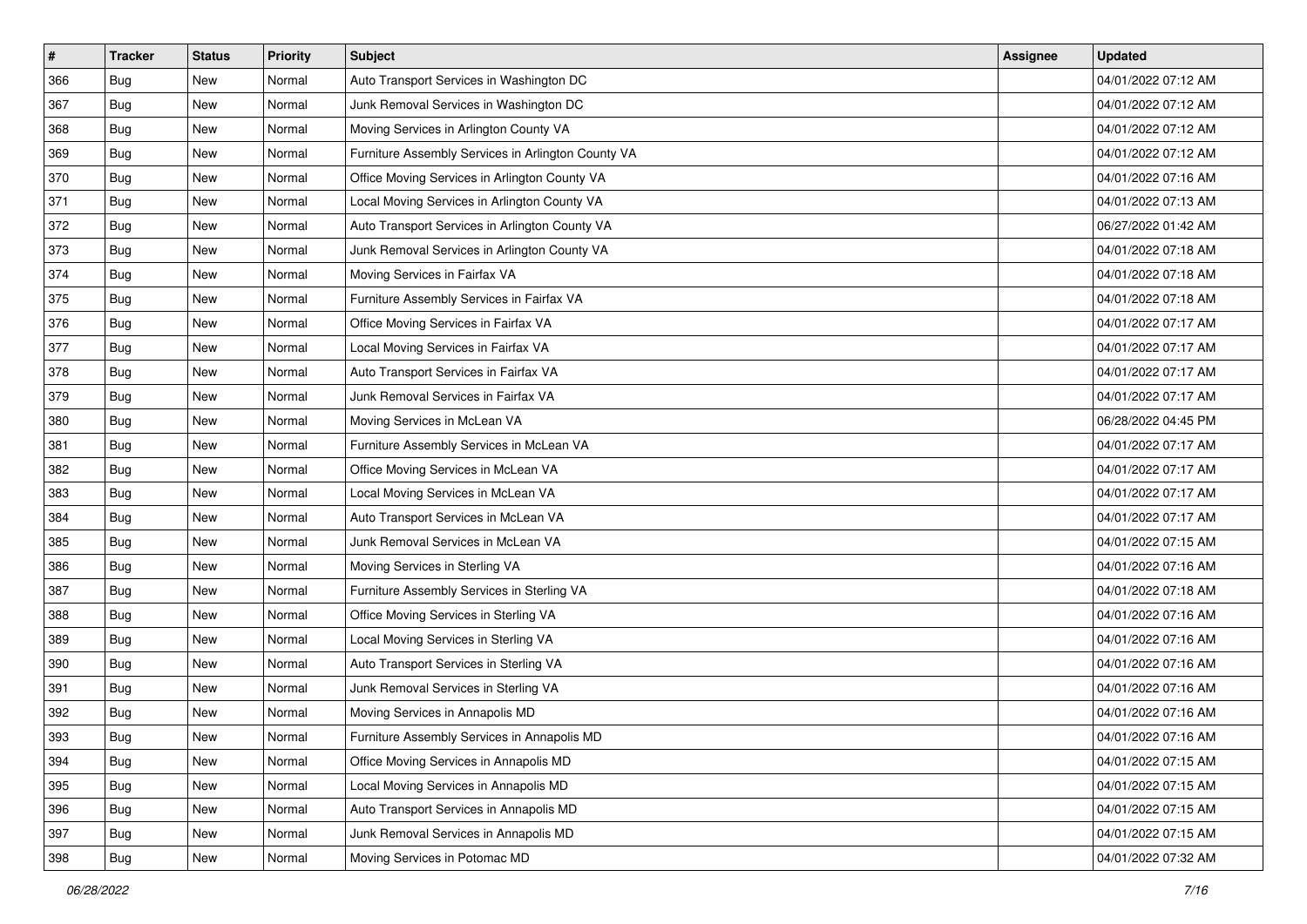| #   | <b>Tracker</b> | <b>Status</b> | <b>Priority</b> | Subject                                        | <b>Assignee</b> | <b>Updated</b>      |
|-----|----------------|---------------|-----------------|------------------------------------------------|-----------------|---------------------|
| 399 | <b>Bug</b>     | New           | Normal          | Furniture Assembly Services in Potomac MD      |                 | 04/01/2022 07:15 AM |
| 400 | Bug            | New           | Normal          | Office Moving Services in Potomac MD           |                 | 06/27/2022 12:57 PM |
| 401 | Bug            | New           | Normal          | Local Moving Services in Potomac MD            |                 | 04/01/2022 07:48 AM |
| 402 | Bug            | <b>New</b>    | Normal          | Auto Transport Services in Potomac MD          |                 | 04/01/2022 07:47 AM |
| 403 | <b>Bug</b>     | New           | Normal          | Junk Removal Services in Potomac MD            |                 | 04/01/2022 07:47 AM |
| 404 | <b>Bug</b>     | New           | Normal          | Moving Services in Gaithersburg MD             |                 | 04/01/2022 07:47 AM |
| 405 | Bug            | <b>New</b>    | Normal          | Furniture Assembly Services in Gaithersburg MD |                 | 04/01/2022 07:47 AM |
| 406 | <b>Bug</b>     | New           | Normal          | Office Moving Services in Gaithersburg MD      |                 | 04/01/2022 07:47 AM |
| 407 | Bug            | New           | Normal          | Upholstery Cleaning Boston MA                  |                 | 04/01/2022 07:47 AM |
| 408 | <b>Bug</b>     | <b>New</b>    | Normal          | Carpet Cleaning Boston MA                      |                 | 04/01/2022 07:47 AM |
| 409 | Bug            | New           | Normal          | Floor Stripping Boston MA                      |                 | 04/01/2022 07:47 AM |
| 410 | Bug            | New           | Normal          | Floor Waxing Boston MA                         |                 | 04/01/2022 07:47 AM |
| 411 | Bug            | <b>New</b>    | Normal          | Floor Cleaning Boston MA                       |                 | 04/01/2022 07:47 AM |
| 412 | Bug            | New           | Normal          | Germs Removal Boston MA                        |                 | 04/01/2022 07:47 AM |
| 413 | <b>Bug</b>     | New           | Normal          | Commercial Floor Cleaning Boston MA            |                 | 04/01/2022 07:45 AM |
| 414 | Bug            | New           | Normal          | Residential Floor Cleaning Boston MA           |                 | 04/01/2022 07:46 AM |
| 415 | Bug            | <b>New</b>    | Normal          | Upholstery Cleaning Somerville MA              |                 | 04/01/2022 07:48 AM |
| 416 | <b>Bug</b>     | <b>New</b>    | Normal          | Carpet Cleaning Somerville MA                  |                 | 04/01/2022 07:46 AM |
| 417 | Bug            | New           | Normal          | Floor Stripping Somerville MA                  |                 | 04/01/2022 07:46 AM |
| 418 | Bug            | <b>New</b>    | Normal          | Floor Waxing Somerville MA                     |                 | 04/01/2022 07:46 AM |
| 419 | Bug            | New           | Normal          | Floor Cleaning Somerville MA                   |                 | 04/01/2022 07:46 AM |
| 420 | Bug            | <b>New</b>    | Normal          | Germs Removal Somerville MA                    |                 | 04/01/2022 07:46 AM |
| 421 | <b>Bug</b>     | <b>New</b>    | Normal          | Commercial Floor Cleaning Somerville MA        |                 | 04/01/2022 07:46 AM |
| 422 | <b>Bug</b>     | New           | Normal          | Residential Floor Cleaning Somerville MA       |                 | 04/01/2022 07:46 AM |
| 423 | Bug            | New           | Normal          | Upholstery Cleaning Brookline MA               |                 | 04/01/2022 07:46 AM |
| 424 | <b>Bug</b>     | <b>New</b>    | Normal          | Carpet Cleaning Brookline MA                   |                 | 04/01/2022 07:45 AM |
| 425 | Bug            | <b>New</b>    | Normal          | Floor Stripping Brookline MA                   |                 | 04/01/2022 07:45 AM |
| 426 | <b>Bug</b>     | New           | Normal          | Floor Waxing Brookline MA                      |                 | 04/01/2022 07:49 AM |
| 427 | Bug            | New           | Normal          | Floor Cleaning Brookline MA                    |                 | 04/01/2022 07:46 AM |
| 428 | <b>Bug</b>     | New           | Normal          | Germs Removal Brookline MA                     |                 | 04/01/2022 07:47 AM |
| 429 | Bug            | New           | Normal          | Germs Removal Brookline MA                     |                 | 04/01/2022 07:51 AM |
| 430 | <b>Bug</b>     | New           | Normal          | Commercial Floor Cleaning Brookline MA         |                 | 04/01/2022 07:50 AM |
| 431 | Bug            | New           | Normal          | Residential Floor Cleaning Brookline MA        |                 | 04/01/2022 07:50 AM |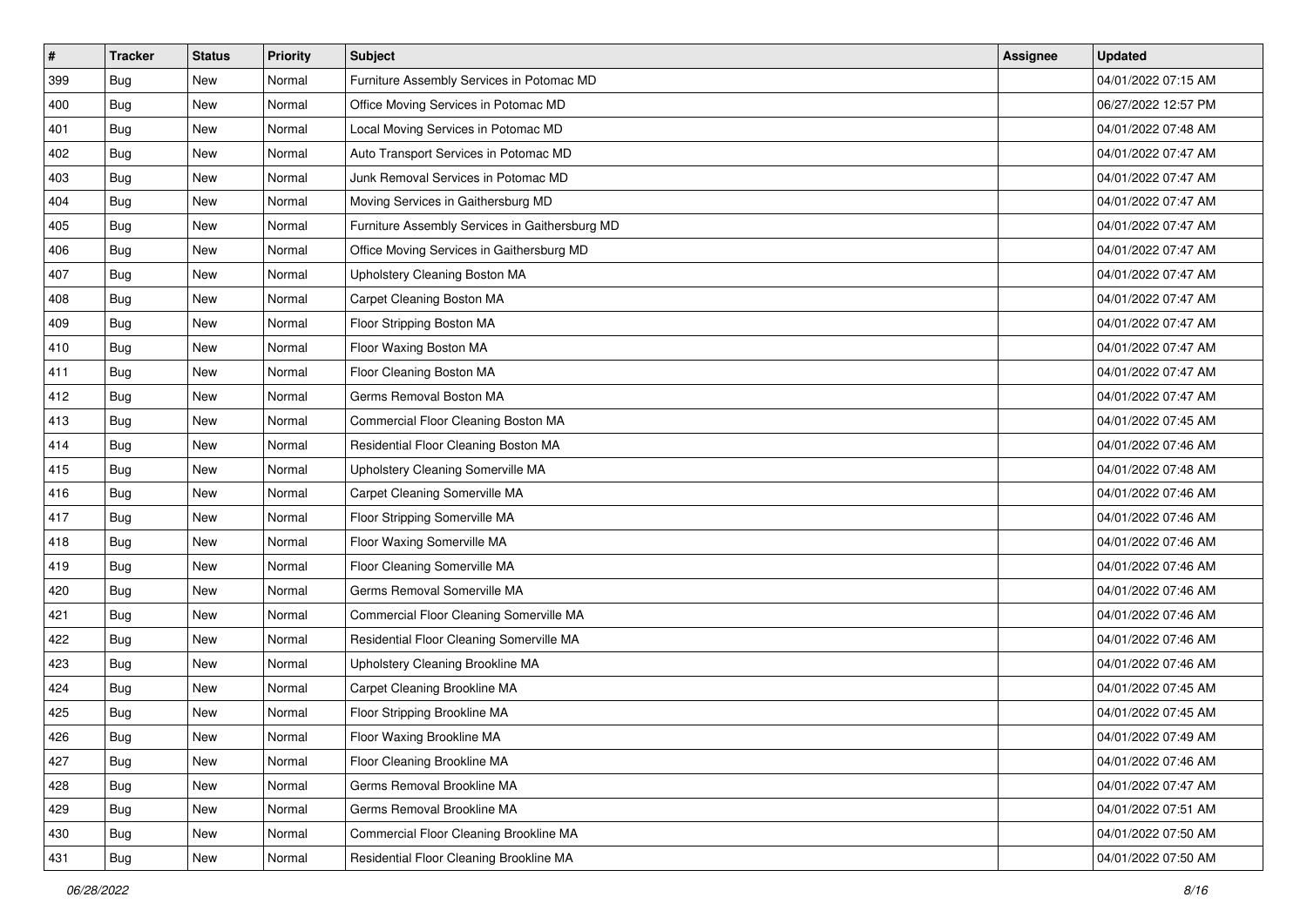| $\pmb{\#}$ | <b>Tracker</b> | <b>Status</b> | Priority | <b>Subject</b>                          | <b>Assignee</b> | <b>Updated</b>      |
|------------|----------------|---------------|----------|-----------------------------------------|-----------------|---------------------|
| 432        | <b>Bug</b>     | New           | Normal   | Upholstery Cleaning Newton MA           |                 | 04/01/2022 07:50 AM |
| 433        | <b>Bug</b>     | New           | Normal   | Carpet Cleaning Newton MA               |                 | 04/01/2022 07:50 AM |
| 434        | Bug            | New           | Normal   | Floor Stripping Newton MA               |                 | 04/01/2022 07:50 AM |
| 435        | <b>Bug</b>     | New           | Normal   | Floor Waxing Newton MA                  |                 | 04/01/2022 07:50 AM |
| 436        | <b>Bug</b>     | New           | Normal   | Floor Cleaning Newton MA                |                 | 04/01/2022 07:50 AM |
| 437        | <b>Bug</b>     | New           | Normal   | Germs Removal Newton MA                 |                 | 04/01/2022 07:50 AM |
| 438        | Bug            | New           | Normal   | Commercial Floor Cleaning Newton MA     |                 | 04/01/2022 07:50 AM |
| 439        | Bug            | New           | Normal   | Residential Floor Cleaning Newton MA    |                 | 04/01/2022 07:49 AM |
| 440        | <b>Bug</b>     | New           | Normal   | Upholstery Cleaning Watertown MA        |                 | 04/01/2022 07:49 AM |
| 441        | <b>Bug</b>     | New           | Normal   | Carpet Cleaning Watertown MA            |                 | 06/02/2022 06:00 PM |
| 442        | Bug            | New           | Normal   | Floor Stripping Watertown MA            |                 | 04/01/2022 07:49 AM |
| 443        | Bug            | New           | Normal   | Floor Waxing Watertown MA               |                 | 04/01/2022 07:51 AM |
| 444        | Bug            | New           | Normal   | Floor Cleaning Watertown MA             |                 | 04/01/2022 07:49 AM |
| 445        | <b>Bug</b>     | New           | Normal   | Germs Removal Watertown MA              |                 | 04/01/2022 07:49 AM |
| 446        | <b>Bug</b>     | New           | Normal   | Commercial Floor Cleaning Watertown MA  |                 | 04/01/2022 07:49 AM |
| 447        | Bug            | New           | Normal   | Residential Floor Cleaning Watertown MA |                 | 04/01/2022 07:49 AM |
| 448        | Bug            | New           | Normal   | Upholstery Cleaning Quincy MA           |                 | 04/01/2022 07:48 AM |
| 449        | <b>Bug</b>     | New           | Normal   | Carpet Cleaning Quincy MA               |                 | 04/01/2022 07:48 AM |
| 450        | <b>Bug</b>     | New           | Normal   | Floor Stripping Quincy MA               |                 | 06/27/2022 01:48 PM |
| 451        | <b>Bug</b>     | New           | Normal   | Floor Waxing Quincy MA                  |                 | 04/01/2022 07:48 AM |
| 452        | Bug            | New           | Normal   | Floor Cleaning Quincy MA                |                 | 04/01/2022 07:48 AM |
| 453        | Bug            | New           | Normal   | Germs Removal Quincy MA                 |                 | 04/01/2022 07:48 AM |
| 454        | <b>Bug</b>     | New           | Normal   | Commercial Floor Cleaning Quincy MA     |                 | 06/02/2022 05:59 PM |
| 455        | <b>Bug</b>     | New           | Normal   | Residential Floor Cleaning Quincy MA    |                 | 04/01/2022 07:38 AM |
| 456        | Bug            | New           | Normal   | Upholstery Cleaning Medford MA          |                 | 04/01/2022 07:28 AM |
| 457        | <b>Bug</b>     | New           | Normal   | <b>Carpet Cleaning Medford MA</b>       |                 | 06/27/2022 05:21 PM |
| 458        | <b>Bug</b>     | <b>New</b>    | Normal   | Floor Stripping Medford MA              |                 | 04/01/2022 07:32 AM |
| 459        | <b>Bug</b>     | New           | Normal   | Floor Waxing Medford MA                 |                 | 04/01/2022 07:32 AM |
| 460        | Bug            | New           | Normal   | Floor Cleaning Medford MA               |                 | 06/28/2022 01:07 PM |
| 461        | <b>Bug</b>     | New           | Normal   | Germs Removal Medford MA                |                 | 06/28/2022 04:15 AM |
| 462        | Bug            | New           | Normal   | Commercial Floor Cleaning Medford MA    |                 | 04/01/2022 07:32 AM |
| 463        | <b>Bug</b>     | New           | Normal   | Residential Floor Cleaning Medford MA   |                 | 04/01/2022 07:32 AM |
| 464        | Bug            | New           | Normal   | Upholstery Cleaning Westchester MA      |                 | 06/28/2022 11:39 AM |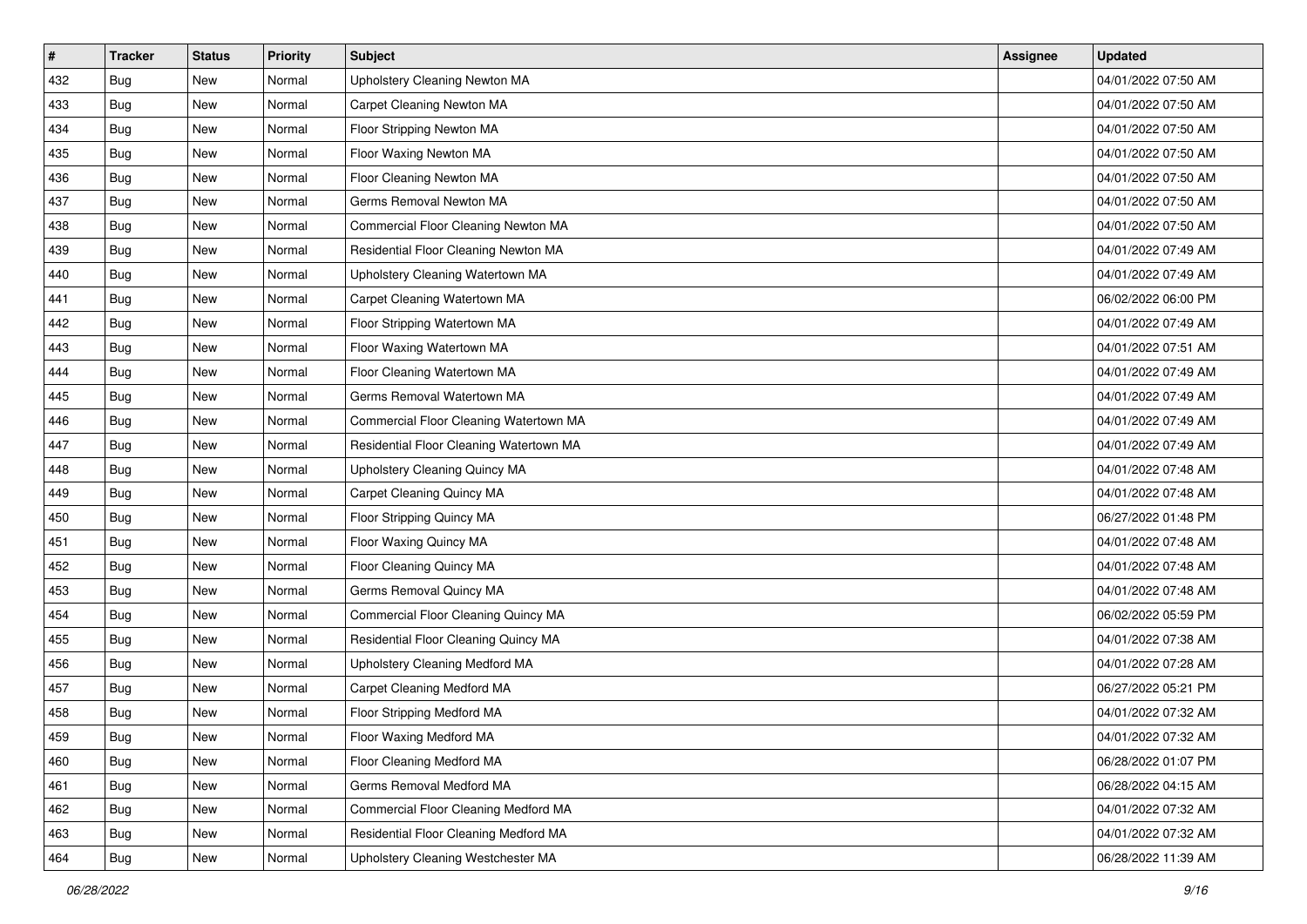| $\pmb{\#}$ | <b>Tracker</b> | <b>Status</b> | Priority | Subject                                                                                  | <b>Assignee</b> | <b>Updated</b>      |
|------------|----------------|---------------|----------|------------------------------------------------------------------------------------------|-----------------|---------------------|
| 465        | <b>Bug</b>     | New           | Normal   | Carpet Cleaning Westchester MA                                                           |                 | 06/27/2022 12:50 PM |
| 466        | <b>Bug</b>     | New           | Normal   | Floor Stripping Westchester MA                                                           |                 | 06/28/2022 03:45 AM |
| 467        | Bug            | New           | Normal   | Floor Waxing Westchester MA                                                              |                 | 04/01/2022 07:31 AM |
| 468        | <b>Bug</b>     | New           | Normal   | Floor Cleaning Westchester MA                                                            |                 | 06/27/2022 02:41 AM |
| 469        | <b>Bug</b>     | New           | Normal   | Germs Removal Westchester MA                                                             |                 | 06/28/2022 10:40 AM |
| 470        | <b>Bug</b>     | New           | Normal   | Commercial Floor Cleaning Westchester MA                                                 |                 | 06/28/2022 04:16 AM |
| 471        | <b>Bug</b>     | New           | Normal   | Residential Floor Cleaning Westchester MA                                                |                 | 06/28/2022 12:23 PM |
| 472        | <b>Bug</b>     | New           | Normal   | Upholstery Cleaning Arlington MA                                                         |                 | 04/01/2022 07:31 AM |
| 473        | <b>Bug</b>     | New           | Normal   | Floor Stripping Arlington MA                                                             |                 | 06/28/2022 04:29 AM |
| 474        | <b>Bug</b>     | New           | Normal   | Floor Waxing Arlington MA                                                                |                 | 06/27/2022 03:03 AM |
| 475        | Bug            | New           | Normal   | Floor Cleaning Arlington MA                                                              |                 | 06/28/2022 06:51 AM |
| 477        | <b>Bug</b>     | New           | Normal   | What Does Online Coupon Mean?                                                            |                 | 06/25/2022 11:15 PM |
| 479        | Bug            | <b>New</b>    | Normal   | Limousine Service Bellevue WA                                                            |                 | 06/27/2022 04:37 PM |
| 480        | <b>Bug</b>     | New           | Normal   | Nur Online Shop                                                                          |                 | 06/28/2022 08:13 AM |
| 481        | <b>Bug</b>     | New           | Normal   | Nur Online Shop                                                                          |                 | 06/27/2022 11:05 PM |
| 482        | Bug            | New           | Normal   | <b>Text Window</b>                                                                       |                 | 06/28/2022 01:42 PM |
| 483        | <b>Bug</b>     | New           | Normal   | UK best essay writing service                                                            |                 | 06/28/2022 01:35 AM |
| 484        | Bug            | New           | Normal   | UK best essay writing service                                                            |                 | 06/27/2022 02:01 PM |
| 487        | <b>Bug</b>     | New           | Normal   | Cheap Fake Dunks                                                                         |                 | 06/28/2022 01:05 PM |
| 488        | <b>Bug</b>     | New           | Normal   | Quick solution to solve cash app dispute by the technical team                           |                 | 06/27/2022 02:04 AM |
| 489        | Bug            | New           | Normal   | Get cash app refund instantly if sent to the wrong person                                |                 | 06/28/2022 04:37 PM |
| 490        | <b>Bug</b>     | New           | Normal   | Unlock cash app account by getting quick solutions from the technical executives         |                 | 06/28/2022 03:42 AM |
| 492        | Bug            | New           | Normal   | HD Streamz MOD APK v3.5.5 (Keine Werbung)                                                |                 | 06/28/2022 01:41 AM |
| 494        | <b>Bug</b>     | New           | Normal   | <b>Buy Discussion Post</b>                                                               |                 | 06/28/2022 09:10 AM |
| 495        | <b>Bug</b>     | New           | Normal   | Twitch Clip Downloader Download Twitch Clips Online 2021                                 |                 | 06/28/2022 01:38 AM |
| 496        | <b>Bug</b>     | <b>New</b>    | Normal   | What is Live NetTV?                                                                      |                 | 06/28/2022 03:58 PM |
| 497        | <b>Bug</b>     | New           | Normal   | Fake Nike Dunk Low Off-White Lot 50                                                      |                 | 06/28/2022 07:07 AM |
| 502        | <b>Bug</b>     | New           | Normal   | Les instructions pour définir des sonneries pour iPhone sont simples et faciles à suivre |                 | 06/27/2022 07:52 PM |
| 503        | Bug            | New           | Normal   | Youtube Premium Apk free download for Android                                            |                 | 06/28/2022 02:42 PM |
| 504        | Bug            | New           | Normal   | A beginner should always look for online Java assignment help!                           |                 | 06/28/2022 02:21 AM |
| 505        | Bug            | New           | Normal   | www.trendmicro.com/activate                                                              |                 | 06/28/2022 01:33 PM |
| 506        | Bug            | New           | Normal   | www.trendmicro.com/activate                                                              |                 | 06/28/2022 10:56 AM |
| 507        | <b>Bug</b>     | New           | Normal   | central.bitdefender.com                                                                  |                 | 06/27/2022 09:13 PM |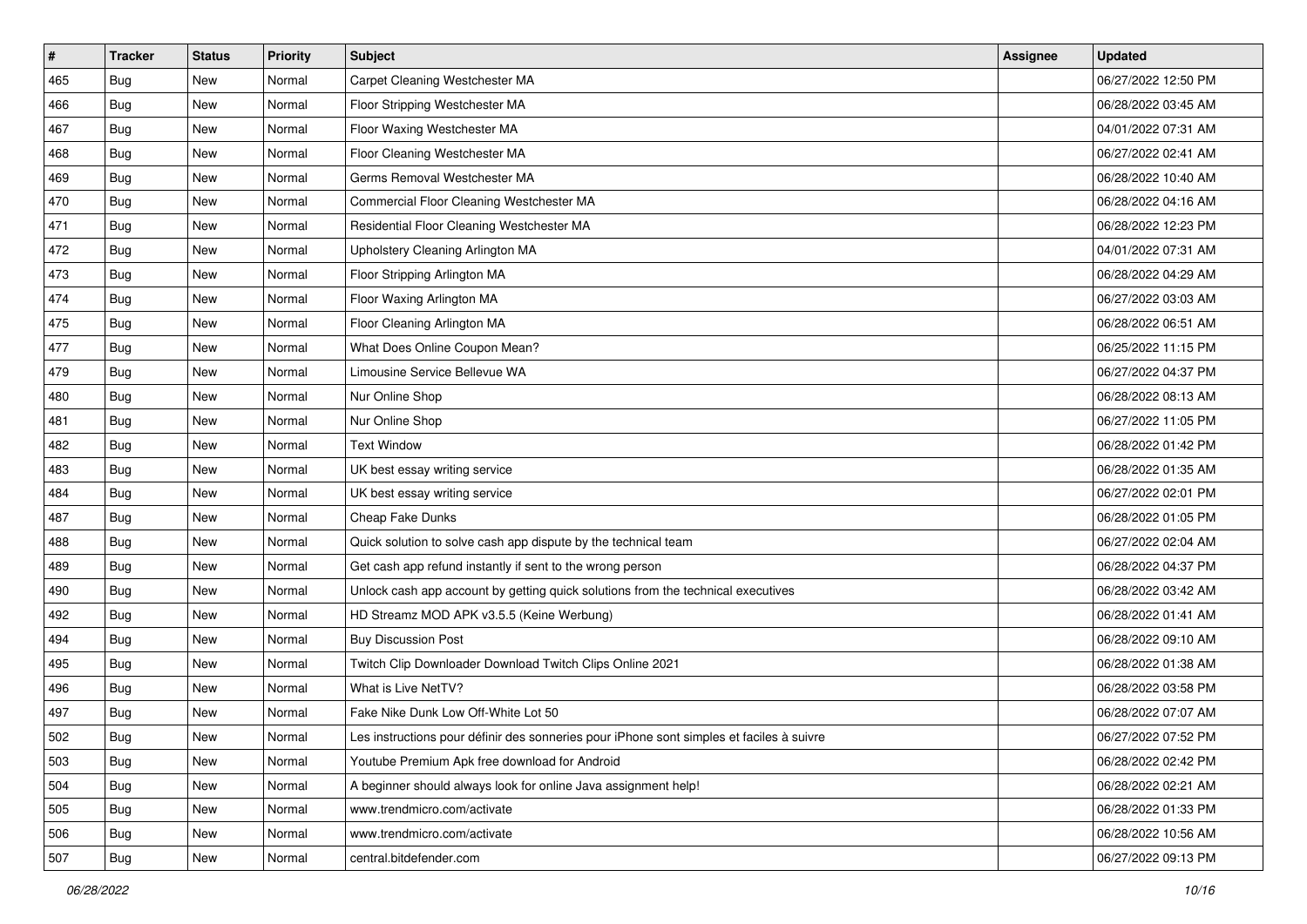| #   | <b>Tracker</b> | <b>Status</b> | <b>Priority</b> | <b>Subject</b>                                                                                                                                                                                                                                 | Assignee | <b>Updated</b>      |
|-----|----------------|---------------|-----------------|------------------------------------------------------------------------------------------------------------------------------------------------------------------------------------------------------------------------------------------------|----------|---------------------|
| 508 | Bug            | New           | Normal          | hire a professional dissertation help                                                                                                                                                                                                          |          | 06/28/2022 01:03 PM |
| 512 | <b>Bug</b>     | <b>New</b>    | Normal          | The Importance Of Using Custom Writing Services                                                                                                                                                                                                |          | 06/27/2022 07:52 PM |
| 514 | Bug            | New           | Normal          | Trans-Caribbean                                                                                                                                                                                                                                |          | 06/28/2022 11:08 AM |
| 515 | Bug            | New           | Normal          | Fragment Nike Dunk High Tokyo Fake                                                                                                                                                                                                             |          | 06/28/2022 04:43 AM |
| 516 | Bug            | New           | Normal          | Does Cash App Help To Get Cash App Refund Without Any Interruption?                                                                                                                                                                            |          | 06/28/2022 12:20 AM |
| 517 | Bug            | New           | Normal          | Proficient tips to take help of cash app support professionals:                                                                                                                                                                                |          | 06/26/2022 07:34 AM |
| 518 | Bug            | New           | Normal          | How To Check The Balance Of Cash App Account By Taking Cash App Support?                                                                                                                                                                       |          | 06/27/2022 03:46 AM |
| 519 | Bug            | New           | Normal          | Are you finding online UK Assignment writers?                                                                                                                                                                                                  |          | 06/28/2022 06:36 AM |
| 520 | Bug            | New           | Normal          | What Is The Major Role Of Cash.app/Help and Support Page?                                                                                                                                                                                      |          | 06/28/2022 10:45 AM |
| 524 | <b>Bug</b>     | <b>New</b>    | Normal          | How Does Google Account Recovery Work If Your Account Is Hacked?                                                                                                                                                                               |          | 06/28/2022 12:36 PM |
| 525 | Bug            | New           | Normal          | If you don't have a QR code: How to activate cash app card in app                                                                                                                                                                              |          | 06/28/2022 12:04 PM |
| 526 | Bug            | New           | Normal          | Soundcloud to mp3 converter - Download Soundcloud songs                                                                                                                                                                                        |          | 06/27/2022 01:55 PM |
| 528 | Bug            | New           | Normal          | Korean Mag                                                                                                                                                                                                                                     |          | 06/27/2022 08:14 AM |
| 529 | Bug            | New           | Normal          | Thop TV APK - Free Download for Android                                                                                                                                                                                                        |          | 06/28/2022 11:37 AM |
| 532 | Bug            | <b>New</b>    | Normal          | My Assignment Help                                                                                                                                                                                                                             |          | 06/28/2022 02:53 PM |
| 533 | Bug            | New           | Normal          | How to complete the homework assignments in economics in the easiest way?                                                                                                                                                                      |          | 06/28/2022 03:14 PM |
| 537 | Bug            | New           | Normal          | Get tech assistance with customer support on ATT Yahoo email login issue.                                                                                                                                                                      |          | 06/28/2022 06:20 AM |
| 538 | Bug            | New           | Normal          | Will cash app refund money if scammed quickly?                                                                                                                                                                                                 |          | 06/27/2022 10:25 AM |
| 539 | Bug            | New           | Normal          | Do you want to know how to activate cash card through phone number?                                                                                                                                                                            |          | 04/01/2022 09:25 AM |
| 540 | Bug            | New           | Normal          | Why Haven't I Received My Cash App Card? Can I get t the reasons behind it                                                                                                                                                                     |          | 06/27/2022 04:54 PM |
| 541 | Bug            | New           | Normal          | How to fix the cash app payment failed errors?                                                                                                                                                                                                 |          | 06/28/2022 10:57 AM |
| 542 | Bug            | New           | Normal          | Web N Logo Design                                                                                                                                                                                                                              |          | 06/27/2022 07:02 PM |
| 544 | Bug            | New           | Normal          | Hey! I had a very cool idea to order our general picture on canvas for my family as a gift. But couldn't find a good<br>one. Once my friend advised me this article in which I found what I was looking for and gave a cool gift to my family. |          | 06/27/2022 04:10 AM |
| 547 | Bug            | New           | Normal          | Get rid of the issue of cash app down by calling experts.                                                                                                                                                                                      |          | 06/26/2022 10:38 AM |
| 548 | Bug            | New           | Normal          | Web N Logo Design                                                                                                                                                                                                                              |          | 06/28/2022 08:24 AM |
| 549 | Bug            | New           | Normal          | Radio Luisteren                                                                                                                                                                                                                                |          | 06/26/2022 11:56 AM |
| 550 | Bug            | New           | Normal          | Nederland FM - beste manieren om naar internationale radio op internet te luisteren                                                                                                                                                            |          | 06/27/2022 12:45 PM |
| 551 | Bug            | New           | Normal          | Why Do Students Need Online Best Dissertation Writing Services?                                                                                                                                                                                |          | 06/28/2022 03:03 AM |
| 553 | Bug            | New           | Normal          | Cinema HD APK - Free Movie Enjoyment App on Android                                                                                                                                                                                            |          | 06/28/2022 02:34 PM |
| 554 | Bug            | New           | Normal          | XvideoStudio Video Editor APK Free Download on TechToDown                                                                                                                                                                                      |          | 06/27/2022 08:59 PM |
| 555 | Bug            | New           | Normal          | web design development in hyderabad                                                                                                                                                                                                            |          | 06/28/2022 05:01 AM |
| 556 | Bug            | New           | Normal          | Play Game Mod Apk With Your Friends                                                                                                                                                                                                            |          | 06/27/2022 09:42 PM |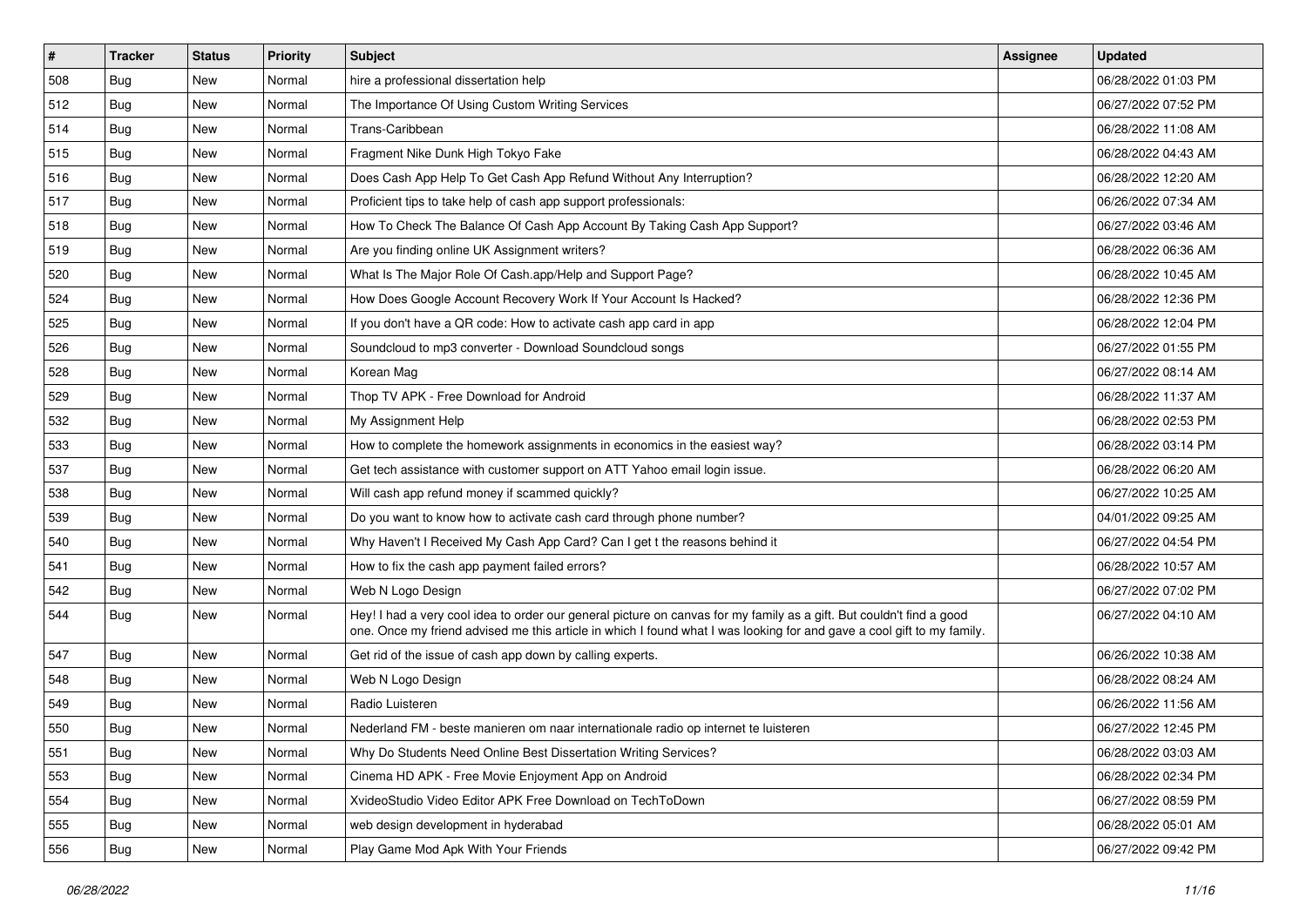| #   | <b>Tracker</b> | <b>Status</b> | Priority | Subject                                                                                                                                                                                                                                                               | <b>Assignee</b> | <b>Updated</b>      |
|-----|----------------|---------------|----------|-----------------------------------------------------------------------------------------------------------------------------------------------------------------------------------------------------------------------------------------------------------------------|-----------------|---------------------|
| 559 | Bug            | New           | High     | What Are Permission For Applications like Facebook Sending MMS?                                                                                                                                                                                                       |                 | 06/27/2022 08:34 PM |
| 560 | <b>Bug</b>     | New           | Normal   | Whatsapp Aero - Make Your Phone Auto Connect                                                                                                                                                                                                                          |                 | 04/01/2022 09:28 AM |
| 561 | Bug            | New           | Normal   | Enjoy the Full YouTube Premium Experience With YouTube Premium Membership                                                                                                                                                                                             |                 | 06/27/2022 09:33 PM |
| 562 | <b>Bug</b>     | <b>New</b>    | Normal   | Learn Basic Mahjong Rules                                                                                                                                                                                                                                             |                 | 06/23/2022 12:48 AM |
| 563 | <b>Bug</b>     | New           | Normal   | Understanding the Difference Between Free and Paid Mod Apks                                                                                                                                                                                                           |                 | 06/28/2022 06:51 AM |
| 564 | <b>Bug</b>     | <b>New</b>    | Normal   | How To Install RepelisPlus On Your Android Phone?                                                                                                                                                                                                                     |                 | 06/27/2022 12:23 PM |
| 565 | Bug            | New           | Normal   | How To Install RepelisPlus On Your Android Phone?                                                                                                                                                                                                                     |                 | 06/28/2022 09:46 AM |
| 566 | <b>Bug</b>     | New           | Normal   | Kinemaster Pro Download - los App Review                                                                                                                                                                                                                              |                 | 04/01/2022 09:27 AM |
| 567 | Bug            | New           | Normal   | Singapore assignment help                                                                                                                                                                                                                                             |                 | 06/28/2022 04:12 AM |
| 568 | <b>Bug</b>     | New           | Normal   | Instale a versão mais recente do YouTube Premium                                                                                                                                                                                                                      |                 | 06/27/2022 08:56 PM |
| 573 | Bug            | New           | Normal   | Experimente lo mejor en la aplicación Apk de juegos gratis                                                                                                                                                                                                            |                 | 06/28/2022 12:55 AM |
| 574 | Bug            | New           | Normal   | How to fix the Epson printer offline issue due to a wired connection?                                                                                                                                                                                                 |                 | 06/28/2022 12:52 PM |
| 576 | <b>Bug</b>     | <b>New</b>    | Normal   | So laden Sie ein Instagram-Bild herunter                                                                                                                                                                                                                              |                 | 06/28/2022 01:51 PM |
| 577 | <b>Bug</b>     | New           | Normal   | Follow these easy steps to make Admiral Casino Login                                                                                                                                                                                                                  |                 | 06/28/2022 03:52 AM |
| 581 | <b>Bug</b>     | <b>New</b>    | Normal   | E-Learning Course Help                                                                                                                                                                                                                                                |                 | 06/28/2022 03:36 AM |
| 583 | Bug            | New           | High     | Need the Cash app customer service phone number?                                                                                                                                                                                                                      |                 | 06/27/2022 04:49 PM |
| 584 | <b>Bug</b>     | <b>New</b>    | Normal   | Want the cash app customer service number to check balance?                                                                                                                                                                                                           |                 | 06/28/2022 01:53 AM |
| 585 | <b>Bug</b>     | New           | Normal   | What is cash app help number?                                                                                                                                                                                                                                         |                 | 06/26/2022 06:21 PM |
| 586 | Bug            | New           | Normal   | Best Modifications For Your Mobile Phone                                                                                                                                                                                                                              |                 | 06/27/2022 07:15 PM |
| 587 | <b>Bug</b>     | New           | Normal   | Why Picsart Pro Offers Great Features                                                                                                                                                                                                                                 |                 | 06/27/2022 05:28 PM |
| 588 | Bug            | New           | Normal   | YouTube Vanced Apk Manager App - Como instalá-lo                                                                                                                                                                                                                      |                 | 06/27/2022 05:52 AM |
| 589 | Bug            | New           | Normal   | How can I get the cash app phone number of customer support?                                                                                                                                                                                                          |                 | 06/28/2022 07:11 AM |
| 590 | <b>Bug</b>     | New           | Normal   | Follow proper initiatives to check my cash app card balance:                                                                                                                                                                                                          |                 | 06/27/2022 09:57 AM |
| 591 | <b>Bug</b>     | New           | Normal   | How To Find Facebook Modifications For Your Spotify Premium Apk?                                                                                                                                                                                                      |                 | 06/27/2022 08:41 AM |
| 592 | Bug            | New           | Normal   | Deezer Premium APK - Baixe músicas de qualquer lugar do mundo de graça                                                                                                                                                                                                |                 | 06/27/2022 10:23 PM |
| 593 | <b>Bug</b>     | <b>New</b>    | Normal   | Eiffel Spark Ultimate C2 SN series is a fully synthetic range of advanced performance engine oils blended in high<br>performance fully synthetic (PAO - polyalphaolefin) basestocks fortified with advanced technology additive system,<br>specifically formulated to |                 | 06/28/2022 09:53 AM |
| 595 | Bug            | New           | Normal   | RFM Online - une révolution dans la gestion de l'identité numérique                                                                                                                                                                                                   |                 | 06/27/2022 11:06 PM |
| 596 | Bug            | New           | Normal   | <b>Kids Games</b>                                                                                                                                                                                                                                                     |                 | 06/27/2022 04:08 AM |
| 597 | <b>Bug</b>     | New           | Normal   | Universo s / f Download                                                                                                                                                                                                                                               |                 | 06/28/2022 03:36 AM |
| 598 | <b>Bug</b>     | New           | Normal   | Universo s / f Download                                                                                                                                                                                                                                               |                 | 06/25/2022 03:38 PM |
| 599 | <b>Bug</b>     | New           | Normal   | Do you know how to delete cash app account from your computer?                                                                                                                                                                                                        |                 | 06/27/2022 09:05 PM |
| 600 | Bug            | New           | Normal   | Play Store Pro                                                                                                                                                                                                                                                        |                 | 06/27/2022 09:43 PM |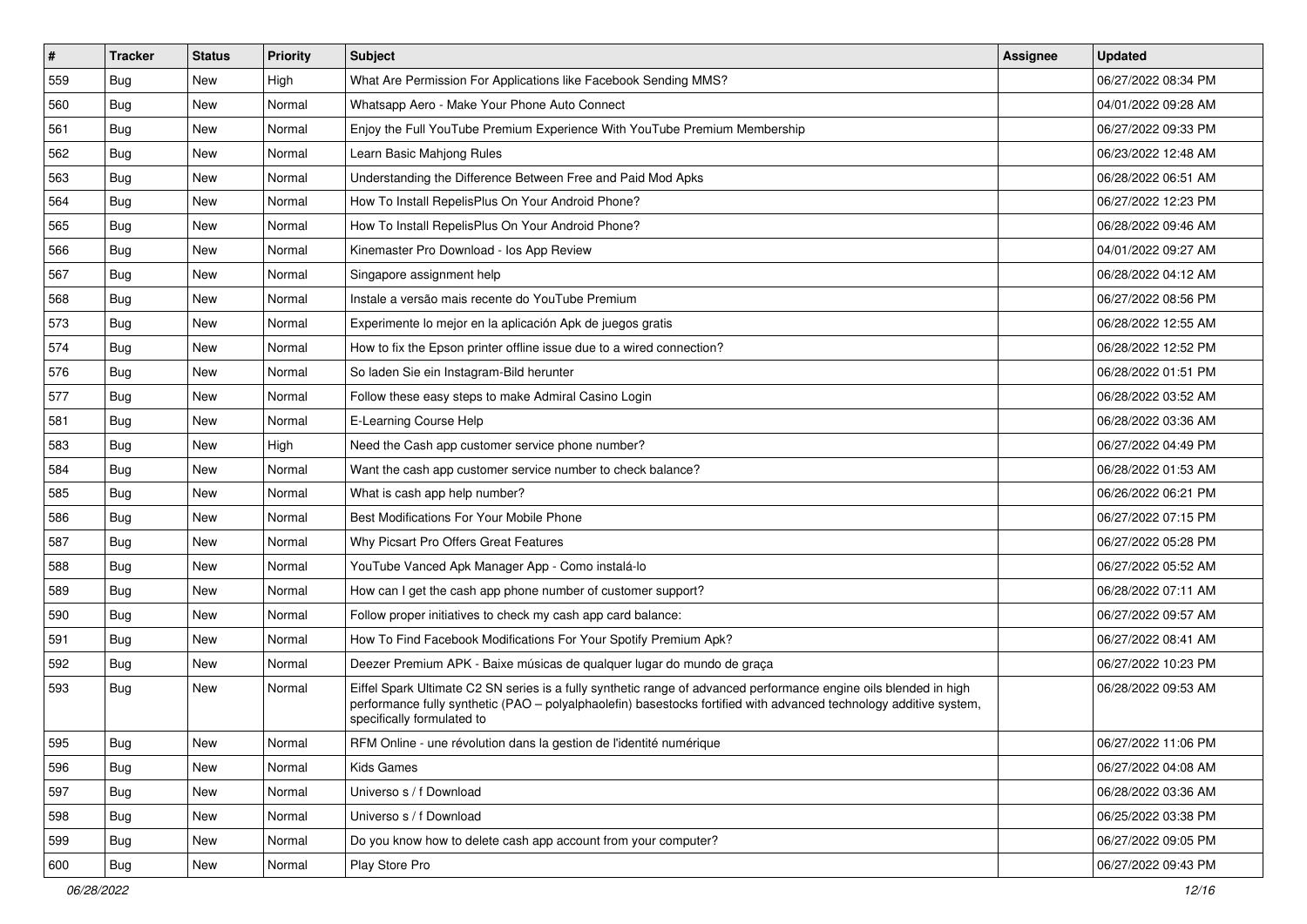| $\vert$ # | <b>Tracker</b> | <b>Status</b> | Priority | Subject                                                                          | Assignee | <b>Updated</b>      |
|-----------|----------------|---------------|----------|----------------------------------------------------------------------------------|----------|---------------------|
| 603       | Bug            | New           | Normal   | Premiere gratuito da lista de IPTV                                               |          | 06/28/2022 03:48 AM |
| 604       | Bug            | New           | Normal   | Idle Game Online                                                                 |          | 06/28/2022 04:30 AM |
| 607       | Bug            | New           | Normal   | Vex 5                                                                            |          | 06/27/2022 11:24 PM |
| 609       | Bug            | New           | High     | Online Trusted Medicine Store in US for Health - Genericmedsupply                |          | 06/27/2022 12:02 PM |
| 612       | Bug            | New           | Normal   | Luxury Slingshot Rental                                                          |          | 06/27/2022 07:36 PM |
| 613       | Bug            | New           | Normal   | Buy Aspadol 100mg Tab Online in US, UK, AU   Erospharmacy                        |          | 06/27/2022 02:16 PM |
| 614       | Bug            | New           | Normal   | Como baixar o MOD APK no celular                                                 |          | 06/27/2022 09:26 AM |
| 615       | Bug            | New           | Normal   | CheapestMedsShop   100% Safe Medicines Online in USA UK & AUS.                   |          | 06/27/2022 02:19 PM |
| 616       | Bug            | New           | Normal   | Buy Anavar Tablets   Anavar For Sale in USA, UK & Australia                      |          | 06/28/2022 02:12 AM |
| 617       | Bug            | New           | Normal   | Buy Vidalista Tablets (Tadalafil) at [\$25 OFF + Free Shipping] Vidalistatablets |          | 06/28/2022 03:33 AM |
| 618       | Bug            | New           | Normal   | Buy Steroids Online with OurMedicnes.com   Best Quality Steroids                 |          | 06/27/2022 06:17 PM |
| 619       | Bug            | New           | Normal   | Online Trusted Medicine Store in US for Health - Genericmedsupply                |          | 06/27/2022 12:12 AM |
| 620       | Bug            | <b>New</b>    | Normal   | Viagra Meds: Fastest & Quick Delivery On Your Doorstep - USA                     |          | 06/28/2022 04:33 AM |
| 621       | Bug            | New           | Normal   | Buy All Modafinil & Armodafinil Tablets @Buy Modafinil US                        |          | 06/28/2022 06:49 AM |
| 622       | Bug            | New           | Normal   | CheapestMedsShop   100% Safe Medicines Online in UK & AUS.                       |          | 06/28/2022 05:22 AM |
| 623       | Bug            | New           | Normal   | Listen to online radio stations for mobile phones                                |          | 06/28/2022 06:33 AM |
| 624       | Bug            | New           | Normal   | Use go with the Driving Directions for your go                                   |          | 06/21/2022 04:54 AM |
| 625       | Bug            | New           | Normal   | The best free online driving directions tool                                     |          | 04/01/2022 09:28 AM |
| 627       | Bug            | New           | Normal   | <b>HELO</b>                                                                      |          | 06/28/2022 11:28 AM |
| 628       | Bug            | New           | Normal   | CV reviewing services!                                                           |          | 06/28/2022 12:17 AM |
| 629       | Bug            | New           | Normal   | How Can I Load Cash App Card at Walmart straight away?                           |          | 06/28/2022 06:07 AM |
| 630       | Bug            | New           | Normal   | How Can I Load Cash App Card at Walmart straight away?                           |          | 06/26/2022 12:04 AM |
| 631       | Bug            | New           | Normal   | How Can I Load Cash App Card at Walmart straight away?                           |          | 06/26/2022 04:07 PM |
| 632       | Bug            | New           | Normal   | CheapestMedsShop   100% Safe Medicines Online in UK & AUS.                       |          | 06/28/2022 09:52 AM |
| 633       | Bug            | New           | Normal   | How i can i solve my issue                                                       |          | 04/01/2022 09:38 AM |
| 634       | Bug            | New           | Normal   | Buy Vidalista Tablets (Tadalafil) at [\$25 OFF + Free Shipping] Vidalistatablets |          | 06/27/2022 07:24 PM |
| 635       | Bug            | New           | Normal   | Buy Steroids Online with OurMedicnes.com   Best Quality Steroids                 |          | 06/26/2022 12:01 AM |
| 636       | <b>Bug</b>     | New           | Normal   | What is the most popular furniture color?                                        |          | 06/25/2022 04:57 PM |
| 638       | Bug            | New           | Normal   | Run 3 game                                                                       |          | 06/26/2022 06:31 AM |
| 639       | Bug            | New           | Normal   | thong tin chinh xac                                                              |          | 06/28/2022 04:07 PM |
| 640       | Bug            | New           | Normal   | play game with me                                                                |          | 06/28/2022 06:33 AM |
| 641       | Bug            | New           | Normal   | Get Best Economics Dissertation Writing Service                                  |          | 06/25/2022 10:04 AM |
| 642       | <b>Bug</b>     | New           | Normal   | thong tin thoi tiet ngay hom nay                                                 |          | 06/27/2022 10:03 AM |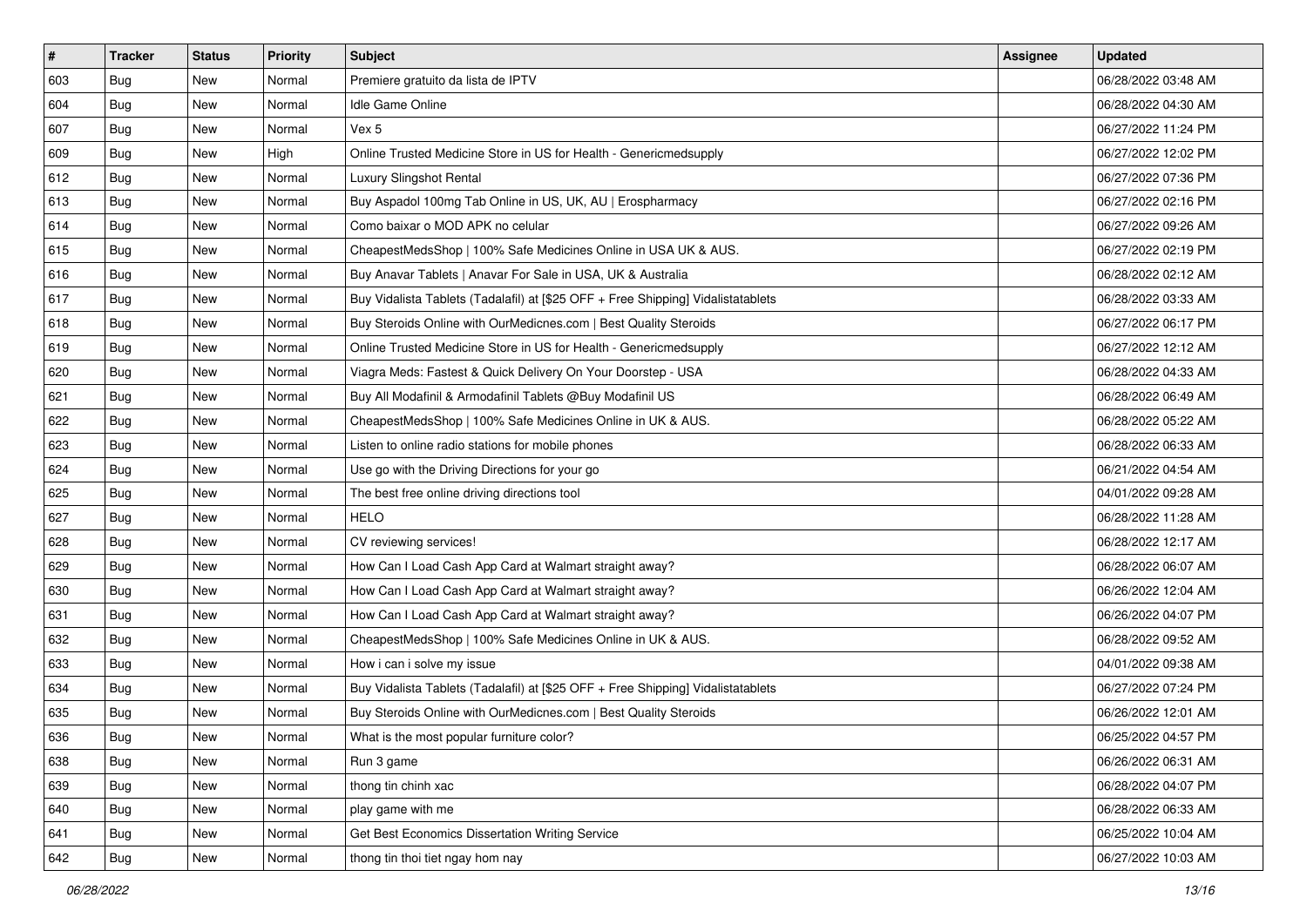| $\pmb{\#}$ | <b>Tracker</b> | <b>Status</b> | Priority | Subject                                                               | <b>Assignee</b> | <b>Updated</b>      |
|------------|----------------|---------------|----------|-----------------------------------------------------------------------|-----------------|---------------------|
| 643        | <b>Bug</b>     | New           | Normal   | Oreo TV Apk Download                                                  |                 | 06/26/2022 11:50 PM |
| 644        | <b>Bug</b>     | New           | Normal   | <b>TeaTV App Review</b>                                               |                 | 06/27/2022 11:47 AM |
| 645        | Bug            | New           | Normal   | thong tin chinh xac nhat hom nay                                      |                 | 06/28/2022 02:48 PM |
| 650        | <b>Bug</b>     | <b>New</b>    | Normal   | <b>Cherries Health Benefits</b>                                       |                 | 06/26/2022 12:57 AM |
| 651        | <b>Bug</b>     | New           | Normal   | Salmon Health Benefits                                                |                 | 06/28/2022 03:15 PM |
| 652        | <b>Bug</b>     | New           | Normal   | Sesame Health Benefits                                                |                 | 06/28/2022 03:01 AM |
| 653        | <b>Bug</b>     | New           | Normal   | Jujube (Jinjoles): Properties And Health Benefits                     |                 | 06/27/2022 08:47 AM |
| 655        | <b>Bug</b>     | New           | Normal   | <b>Eggplant Health Benefits</b>                                       |                 | 06/27/2022 03:40 PM |
| 656        | <b>Bug</b>     | New           | Normal   | Kiwi Nutrition Facts And Health Benefits                              |                 | 06/27/2022 06:45 PM |
| 657        | <b>Bug</b>     | New           | Normal   | Coconut Nutrition Facts And Health Benefits                           |                 | 06/27/2022 08:56 AM |
| 658        | Bug            | New           | Normal   | Watermelon Nutrition Facts And Health Benefits                        |                 | 06/28/2022 01:57 AM |
| 659        | Bug            | New           | Normal   | Olive Oil Properties And Health Benefits                              |                 | 06/27/2022 06:34 PM |
| 660        | Bug            | <b>New</b>    | Normal   | <b>Anchovies Nutrition Facts And Health Benefits</b>                  |                 | 04/01/2022 09:40 AM |
| 661        | <b>Bug</b>     | New           | Normal   | Turbo VPN MOD APK Download                                            |                 | 06/27/2022 07:18 PM |
| 662        | <b>Bug</b>     | New           | Normal   | Oreo TV Download - The Easiest Way to Watch Live TV                   |                 | 06/27/2022 03:14 PM |
| 664        | Bug            | New           | Normal   | Tea TV Apk Download - The Best Way to Watch Movies Offline            |                 | 06/28/2022 04:09 PM |
| 666        | <b>Bug</b>     | New           | Normal   | 470+ pages à colorier de Noël                                         |                 | 06/28/2022 10:02 AM |
| 667        | Bug            | New           | Normal   | What Is a Ringtone?                                                   |                 | 06/28/2022 06:00 AM |
| 668        | <b>Bug</b>     | New           | Normal   | Get to know Cash App Refund Process here                              |                 | 06/27/2022 02:38 PM |
| 670        | <b>Bug</b>     | New           | Normal   | JTWhatsApp Apk - The New and Improved WhatsApp                        |                 | 06/28/2022 12:32 PM |
| 672        | Bug            | New           | Normal   | The easiest way to delete ringtones on iPhone                         |                 | 06/27/2022 03:38 AM |
| 673        | Bug            | New           | Normal   | Learn the basics of pixel art - Clear grid                            |                 | 06/27/2022 05:06 PM |
| 675        | <b>Bug</b>     | New           | Normal   | What Are Smart Tactics To Fix Cash App Transfer Failed Hurdles?       |                 | 06/27/2022 09:51 AM |
| 676        | Bug            | New           | Normal   | Does Facebook customer service live chat allow to speak with someone? |                 | 04/01/2022 09:39 AM |
| 677        | <b>Bug</b>     | New           | Normal   | Logo Design Services Near Me                                          |                 | 06/27/2022 07:18 PM |
| 678        | <b>Bug</b>     | <b>New</b>    | Normal   | How to be a winner in buidnow gg                                      |                 | 06/28/2022 10:22 AM |
| 679        | <b>Bug</b>     | New           | Normal   | Word Finder helps you to play word games better                       |                 | 04/01/2022 09:34 AM |
| 682        | <b>Bug</b>     | New           | Normal   | Does Facebook customer service live chat allow to speak with someone? |                 | 06/27/2022 05:19 PM |
| 684        | Bug            | New           | Normal   | Difference between paper map and online map                           |                 | 06/27/2022 09:55 PM |
| 686        | Bug            | New           | Normal   | Welcome To The Most Demandable Mahipalpur Escorts Agency              |                 | 06/27/2022 03:45 PM |
| 687        | Bug            | New           | Normal   | How to use twitch.tv/activate?                                        |                 | 06/28/2022 05:51 AM |
| 688        | Bug            | New           | Normal   | How to use twitch.tv/activate?                                        |                 | 06/24/2022 04:16 AM |
| 689        | Bug            | New           | Normal   | How to use twitch.tv/activate?                                        |                 | 06/28/2022 09:14 AM |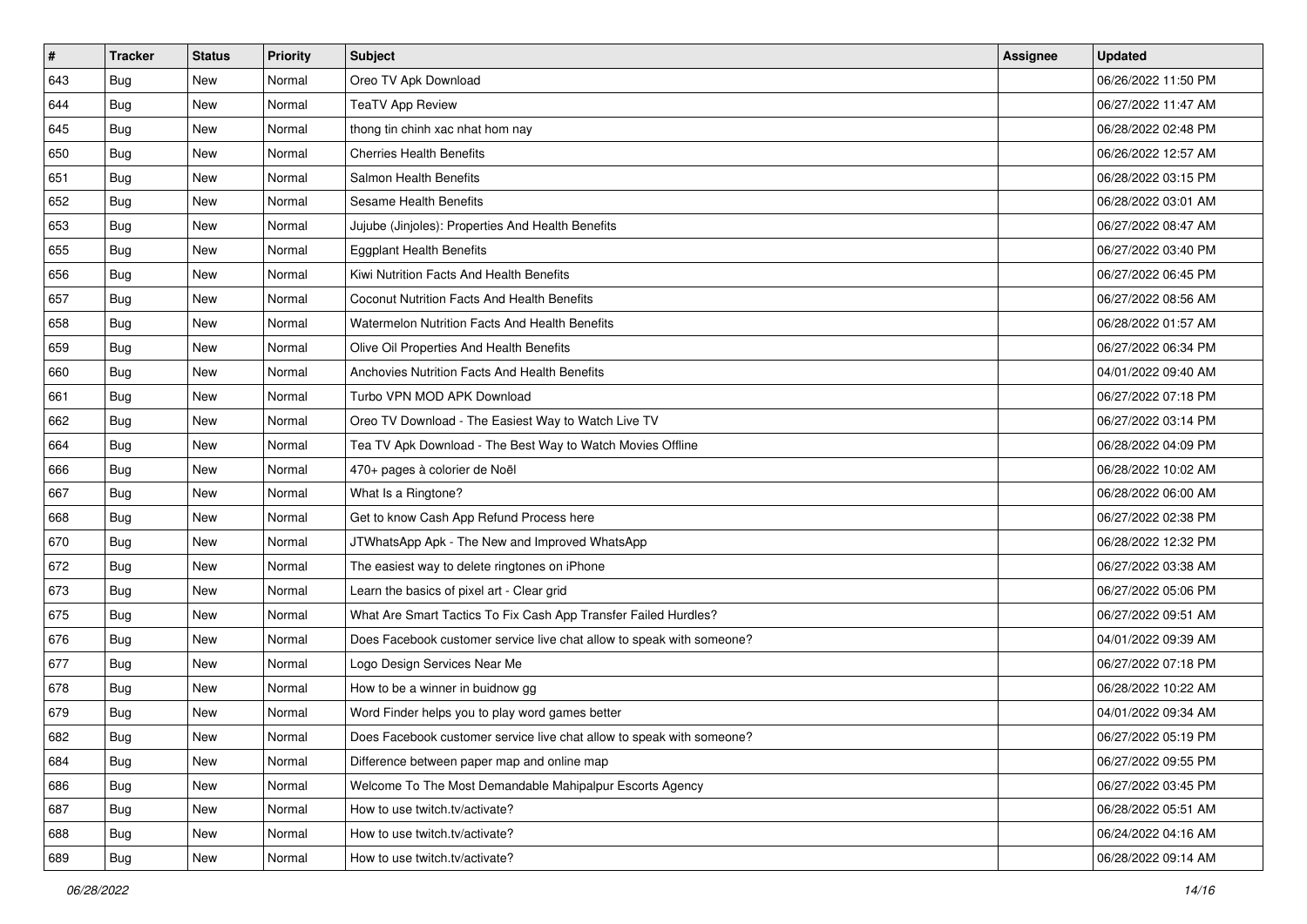| $\pmb{\#}$ | Tracker    | <b>Status</b> | Priority | Subject                                                                      | Assignee | <b>Updated</b>      |
|------------|------------|---------------|----------|------------------------------------------------------------------------------|----------|---------------------|
| 690        | <b>Bug</b> | New           | Normal   | campervan hire                                                               |          | 06/28/2022 11:55 AM |
| 691        | <b>Bug</b> | New           | Normal   | tea garden dublin                                                            |          | 04/01/2022 09:31 AM |
| 692        | <b>Bug</b> | New           | Normal   | Esports 888b                                                                 |          | 06/12/2022 10:04 AM |
| 695        | Bug        | New           | Normal   | Refer Listas IPTV Apk                                                        |          | 06/27/2022 05:13 PM |
| 696        | <b>Bug</b> | New           | Normal   | How to Install the TuMangaOnline App                                         |          | 06/27/2022 02:49 AM |
| 697        | <b>Bug</b> | New           | Normal   | How to Descargar Pura TV For Android                                         |          | 06/28/2022 04:43 PM |
| 699        | <b>Bug</b> | <b>New</b>    | Normal   | Would you be able to utilize Cash App Twitch?                                |          | 06/28/2022 03:12 AM |
| 700        | Bug        | New           | Normal   | Cómo descargar Poppy Playtime                                                |          | 04/01/2022 09:30 AM |
| 701        | <b>Bug</b> | New           | Normal   | Why Law Essay Helper UK is Necessary?                                        |          | 06/28/2022 08:12 AM |
| 702        | Bug        | New           | Normal   | Avail Chime Customer Service to know How To Get Chime Bank Statement         |          | 06/28/2022 04:58 AM |
| 703        | <b>Bug</b> | New           | Normal   | For real-time help, dial Facebook customer service number                    |          | 06/27/2022 12:08 PM |
| 704        | <b>Bug</b> | New           | Normal   | Reach support team of Chime Customer Service for instant help                |          | 06/28/2022 04:57 AM |
| 705        | Bug        | New           | Normal   | wuxiaworld                                                                   |          | 06/28/2022 06:56 AM |
| 706        | <b>Bug</b> | New           | Normal   | How Can You Cancel A Cash App Payment Without Any Prior Information?         |          | 06/26/2022 09:13 AM |
| 708        | Bug        | New           | Normal   | Efficient ways to proceed with the cash app dispute process?                 |          | 06/28/2022 04:03 AM |
| 709        | <b>Bug</b> | New           | Normal   | How To Load Cash App Card At Walmart Without Having To Face Any Hassle?      |          | 06/27/2022 10:30 AM |
| 710        | <b>Bug</b> | New           | Normal   | Take Necessary Assistance If You Are Unable Activate Cash App Card           |          | 06/25/2022 09:26 PM |
| 711        | <b>Bug</b> | New           | Normal   | Human Fall Flat Apk Download                                                 |          | 06/28/2022 10:44 AM |
| 712        | <b>Bug</b> | New           | Normal   | <b>Tips and Tricks</b>                                                       |          | 06/28/2022 02:40 AM |
| 714        | <b>Bug</b> | New           | Normal   | Cuevana 3 Premium - Enjoy Your Favorite Movies and TV Shows on Your Smart TV |          | 06/27/2022 11:43 PM |
| 715        | Bug        | New           | Normal   | Puppy Playtime Descargar gratis                                              |          | 06/27/2022 01:57 PM |
| 716        | Bug        | New           | Normal   | La celebración de un BabyShower.                                             |          | 06/27/2022 12:29 PM |
| 717        | Bug        | <b>New</b>    | Normal   | Disney Plus Apk - Watch Movies and TV Shows on Your Device                   |          | 06/27/2022 11:38 PM |
| 719        | <b>Bug</b> | New           | Normal   | How Do I Send \$5000 Through Cash App Account With Ease?                     |          | 06/26/2022 10:14 PM |
| 720        | <b>Bug</b> | New           | Normal   | How does Cash App Phone Number provide a quick treatment?                    |          | 06/27/2022 08:02 AM |
| 721        | Bug        | New           | Normal   | Cómo instalar un Mod Apk                                                     |          | 06/24/2022 09:39 PM |
| 724        | <b>Bug</b> | New           | Normal   | Dial Chime Customer support number for a quick response                      |          | 06/28/2022 11:30 AM |
| 726        | <b>Bug</b> | New           | Normal   | Mobile Application Development Services                                      |          | 06/28/2022 04:44 PM |
| 728        | <b>Bug</b> | New           | Normal   | Will Cash App refund money if scammed? Hitches With Optimum Ease             |          | 06/26/2022 06:15 AM |
| 729        | Bug        | New           | Normal   | Canon IJ Network Tool                                                        |          | 06/28/2022 01:10 PM |
| 730        | Bug        | New           | Normal   | Canon IJ Network Tool                                                        |          | 06/26/2022 05:51 PM |
| 731        | <b>Bug</b> | New           | Normal   | Avail Of Cash App Customer Service If Unable To Down Cash App Mobile App?    |          | 06/25/2022 08:36 PM |
| 732        | Bug        | New           | Normal   | Get rectifications steps about why cash app transfer failed                  |          | 06/26/2022 03:28 PM |